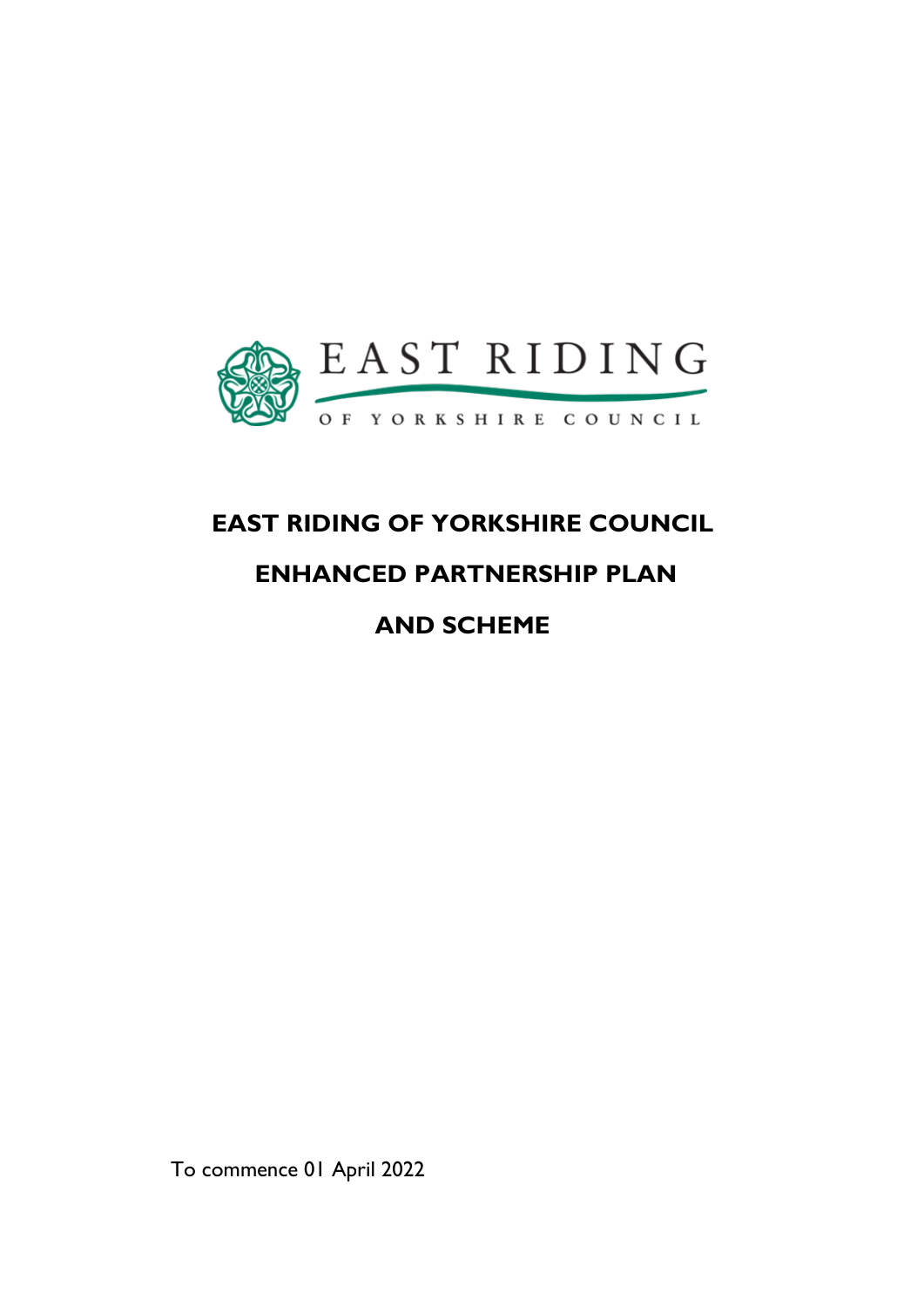# **Contents:**

**Introduction**

# **Part 1: Enhanced Partnership Plan**

# **Part 2: Enhanced Partnership Scheme**

**Annex A -** - **Definitions**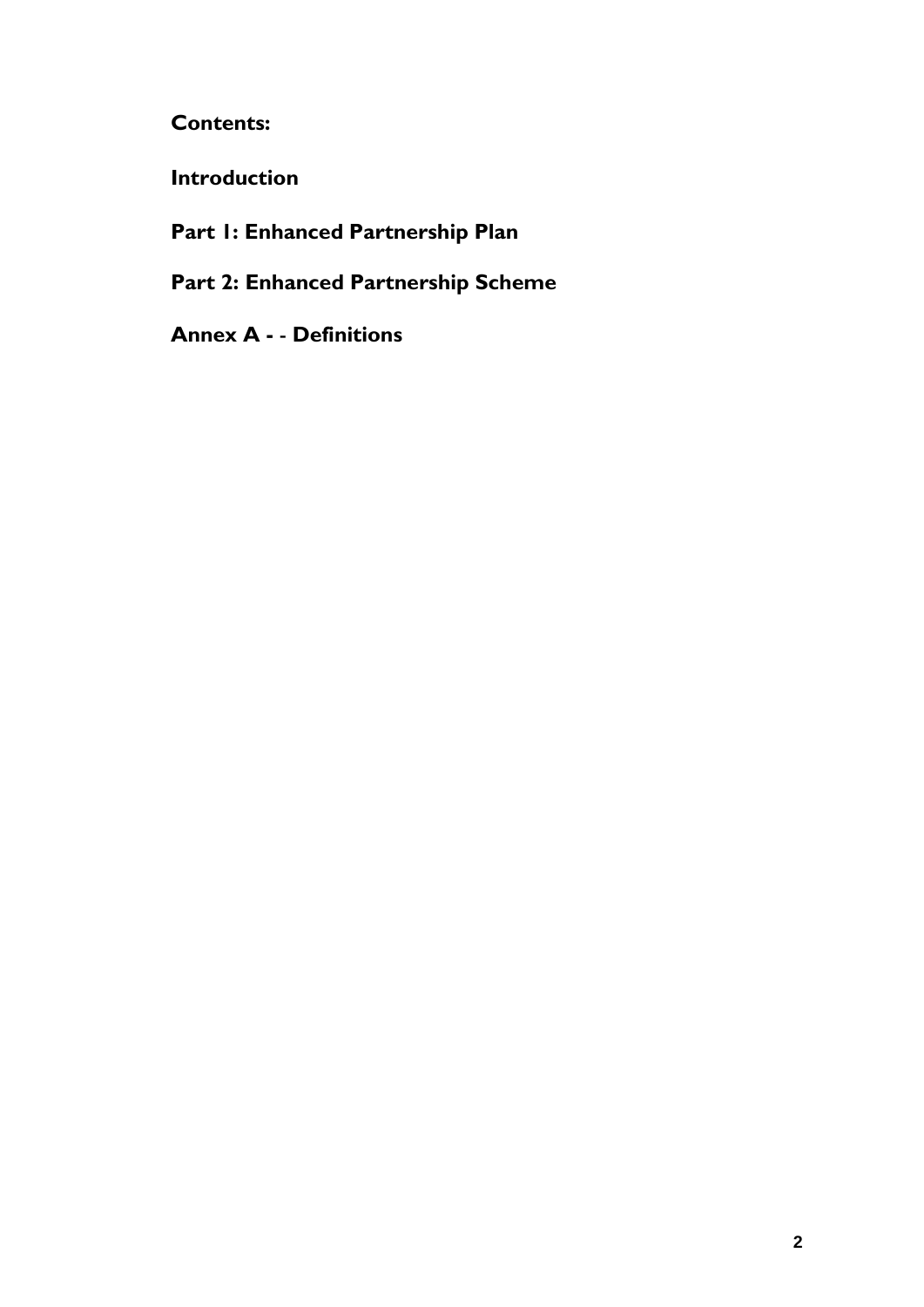# **INTRODUCTION**

East Riding of Yorkshire Council published its Bus Service Improvement Plan (BSIP) in October 2021. The BSIP will inform the detail of the East Riding of Yorkshire Enhanced Partnership (EP) Plan and Scheme intended to be implemented from April 2022. The key objectives the Council and its partners wish to see for the East Riding of Yorkshire's Bus Network, are set out in the BSIP. Table 1 explains the approach that will be taken to delivery of these objectives (subject to funding availability) through the EP Plan and Scheme.

| <b>BSIP Objectives</b>    | <b>EP Proposed Delivery Measures</b>                                                                                  |
|---------------------------|-----------------------------------------------------------------------------------------------------------------------|
| L. Increase Service       | a) Establish Core 15, 30, and 60-minute frequencies on main inter-urban corridor                                      |
| Frequency                 | routes                                                                                                                |
|                           | b) Establish identified enhancements to rural and town services to compliment<br>the Core 15, 30 and 60 network       |
|                           | c) Continue to support the recovery of bus services following the Covid<br>pandemic                                   |
| 2. Increase bus           | a) Develop signalling interventions in Haltemprice                                                                    |
| priority measures         | b) Develop bus priority measures for proposed Beverley P&R service                                                    |
| 3. Increase demand        | a) Extend the Medibus network                                                                                         |
| responsive services       | b) Develop a pilot DRT service between Cottingham and Beverley                                                        |
| 4. Introduce cheaper      | a) Increase half fare age limit from 16 to 21                                                                         |
| and simpler fares offers  | b) Develop an affordable weekly multi-operator ticket                                                                 |
|                           | c) Promote simple flat fare and flexi-ticket options                                                                  |
| 5. Upgrade bus stops      | a) Co-ordinate infrastructure improvements along core inter-urban-                                                    |
| and shelters              | corridors and in rural areas                                                                                          |
|                           | b) Protect and enhance bus interchange capacity                                                                       |
| 6. Improve bus            | a) Improve roadside bus information                                                                                   |
| information               | b) Roll out more real time bus information at key interchanges/stops                                                  |
|                           | c) Develop a bus marketing campaign                                                                                   |
| 7. Beverley Park and Ride | a) Establish a zero-emission and bus priority Park and Ride Service from the south<br>of Beverley to the town centre. |
| 8. Create a Bus           | a) Draft and consult on a robust Bus Passenger Charter for the East Riding of                                         |
| Passengers Charter        | Yorkshire                                                                                                             |

**Table 1 BSIP Objectives and EP Delivery measures**

These objectives are supported in the BSIP by a thorough analysis of available evidence including detailed consultation with local bus operators, data collection and network analysis, policy analysis and spatial and sociodemographic research. It is not intended to set out the bulk of this evidence again in the Enhanced Partnership Plan, which will focus more on the requirements for coverage of those aspects set out in section 138A of the Transport Act 2000.

The East Riding of Yorkshire Enhanced Partnership will supersede the existing voluntary East Riding of Yorkshire Rural Transport Partnership and achieve substantially greater legal status. Benefits include the enhancement of quality standards and access to funding for investment in public transport-related projects and activities which might not otherwise be available.

# **COMPETITION TEST**

The East Riding of Yorkshire Council has undertaken an assessment of the impacts on competition of the EP Plan and Scheme (to be made on the Date tbc) and believes it will not or is unlikely to have a significantly adverse effect on competition disproportionate to any benefits in meeting the council's objectives, for the purposes of Part 1 of Schedule 10 of the Transport Act 2000. We will ensure the following protections are in place: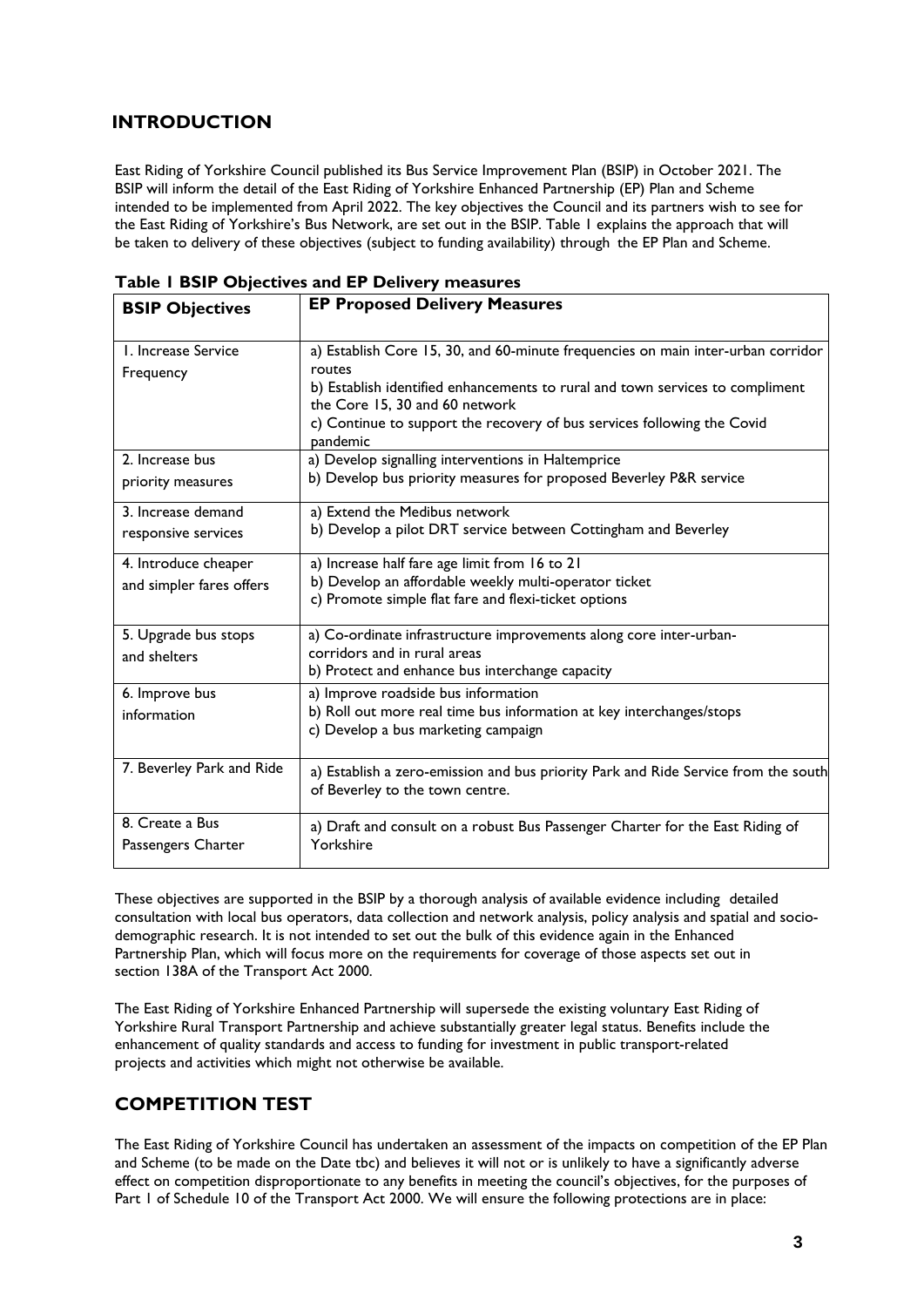- Any subsidised fare will be offered to all operators on an equal basis with the reimbursement process agreed by the operators and ERYC;
- Any multi-operator ticketing scheme will follow the principles of the Ticketing Block Exemption save that ERYC may set the price (subject to available funding) and
- Any joint headways will be facilitated by ERYC and subject to Qualifying Agreements as appropriate.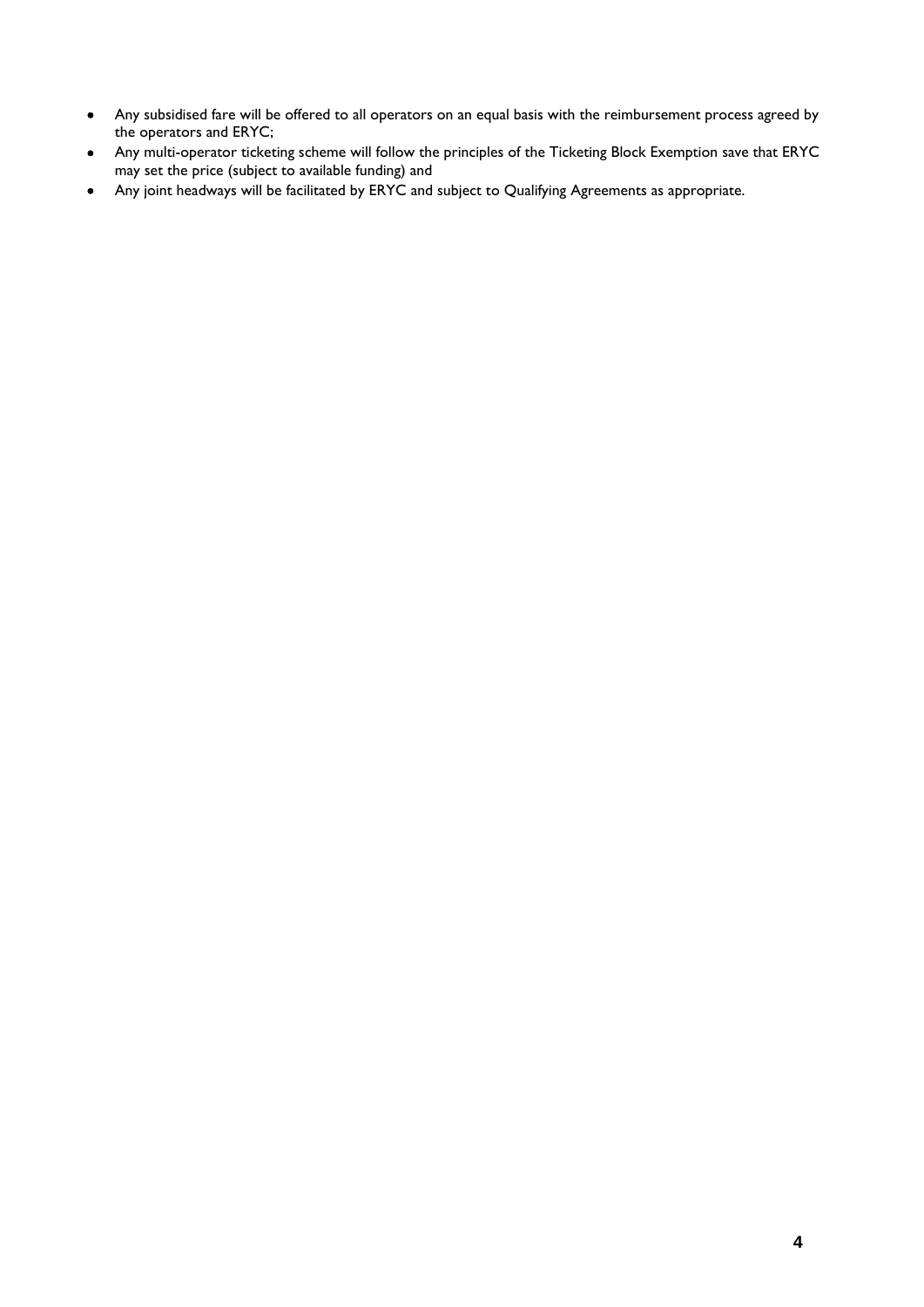# **PART 1: EAST RIDING OF YORKSHIRE ENHANCED PARTNERSHIP PLAN**

**THE EAST RIDING OF YORKSHIRE COUNCIL ENHANCED PARTNERSHIP PLAN FOR BUSES IS MADE IN ACCORDANCE WITH SECTION 138G (1) OF THE TRANSPORT ACT 2000.**

## **1. Geographic Coverage**

1.1 Both the East Riding of Yorkshire Enhanced Partnership Plan and Enhanced Partnership Scheme are proposed to extend throughout the full administrative county of the East Riding of Yorkshire within its boundary (Figure A). Any changes to this boundary will represent an Enhanced Partnership Scheme Variation, to be agreed as per section 5.6 – 5.12 of Part 2 Enhanced Partnership Scheme.



**Figure A: Geographic extent of the East Riding of Yorkshire Enhanced Partnership**

1.2 The relevant factors that the Partnership considers will affect, or have the potential to affect the local bus market over the life of the plan are summarised below.

## **2 Factors Affecting the Local Bus Market**

### Road Network Issues

- 2.1 Much of the East Riding's extensive road network has evolved over a long period of time and was not built to the standards that would be expected of a newly constructed highway. As a consequence, many of its local roads are less resilient to changing environments and circumstances such as severe weather events. As a rural authority the council also receives proportionately less funding for road maintenance than its urban counterparts and funding allocations for maintenance have not kept pace with inflation over the past years. The condition of the council's highway assets is continuing to decline under current budget levels, which has resulted in a maintenance backlog where roads were not being maintained to a level appropriate to their classification. An 'A' road maintenance scheme was implemented to bring the East Riding's roads up to an acceptable standard, ensuring that they were fit for purpose and minimise whole life costs. The funding was delivered through the LEP.
- 2.2 Although ERYC does not see the levels of traffic congestion experienced in more urban areas, Figure B shows traffic versus road capacity overlaid on the ERYC bus network. The red colour shows where road capacity is most stressed. This applies mainly on the boundaries with Hull and York but also on two key roads around Beverley with the eastern approach from Hornsea of particular note.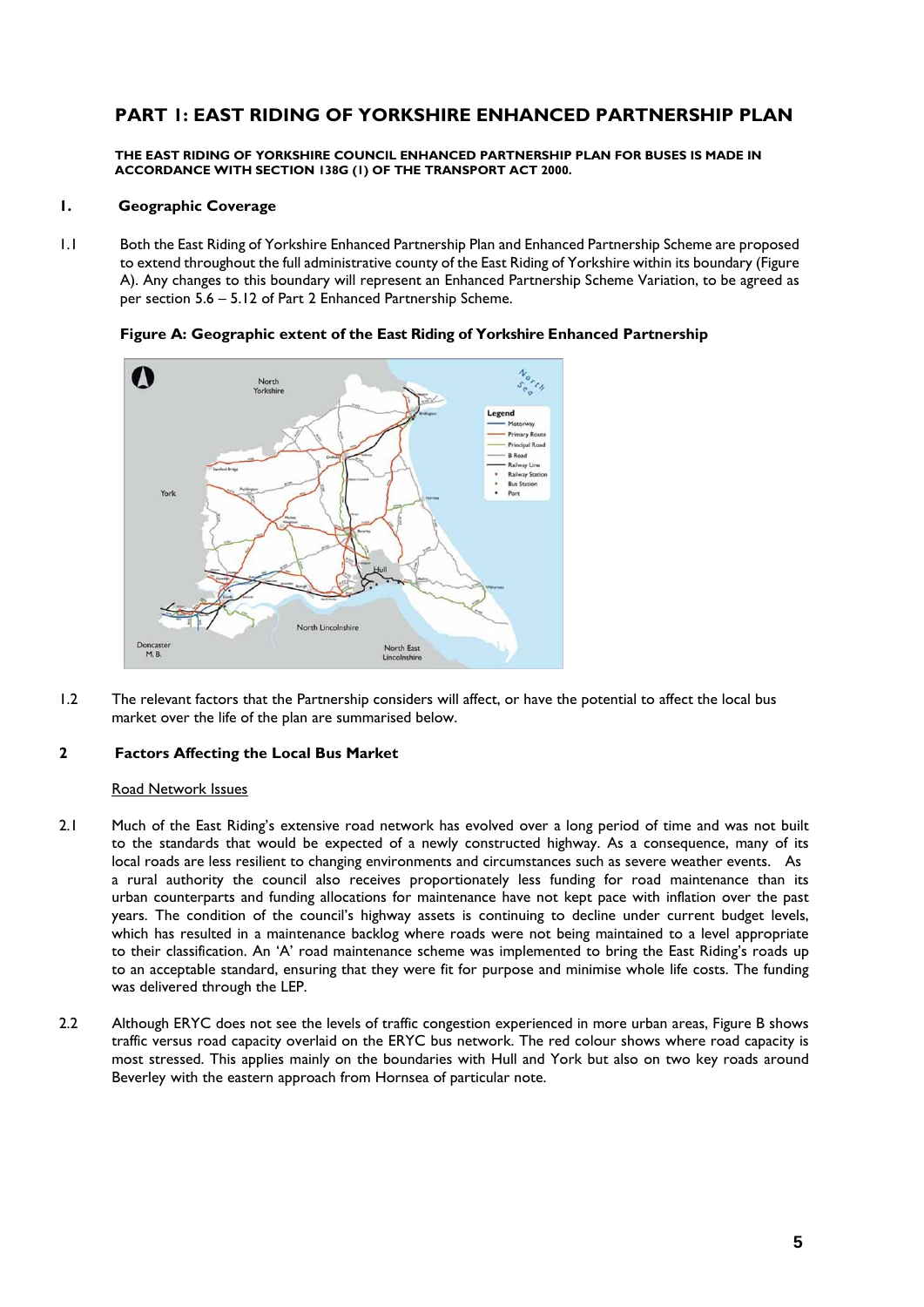

# **Figure B: Traffic Congestion Levels and Bus Routes in the East Riding of Yorkshire**

## **Bus Network Issues**

- 2.3 The distribution and frequency of bus services varies considerably between the urban and rural areas of the East Riding. In the larger towns buses often run relatively frequently while in more rural areas services may only run on one or two days per week. Evenings and Sunday provision is limited, even on main corridors. The majority of bus services in the area are run by East Yorkshire Buses with additional services operated by Stagecoach, Arriva, First buses and other smaller bus companies. There are local town services in Beverley, Bridlington, Driffield, Hornsea, Goole, Withernsea and Hessle but the core network is made up of interurban services running half hourly at best. Recovery of the commuter market on these services has been slow in some areas and must be a matter of concern for the future.
- 2.4 A third group of services is Hull-based and provides urban services to settlements outside the boundary of Hull City Council to the west, north and east. Generally, including route variations, these run at frequencies between ten and twenty minutes. ERYC supports a park and ride service in Bridlington which is operated by Stagecoach under contract to ERYC every twenty to thirty minutes in the summer months. In Figure C, the level of service provision across ERYC is shown. The core interurban network is reflected in the lines of green dots with blue reflecting town service provision in Beverley, Bridlington and Goole and the satellite areas surrounding Hull.



**Figure C: Bus Provision by Settlement in the East Riding of Yorkshire**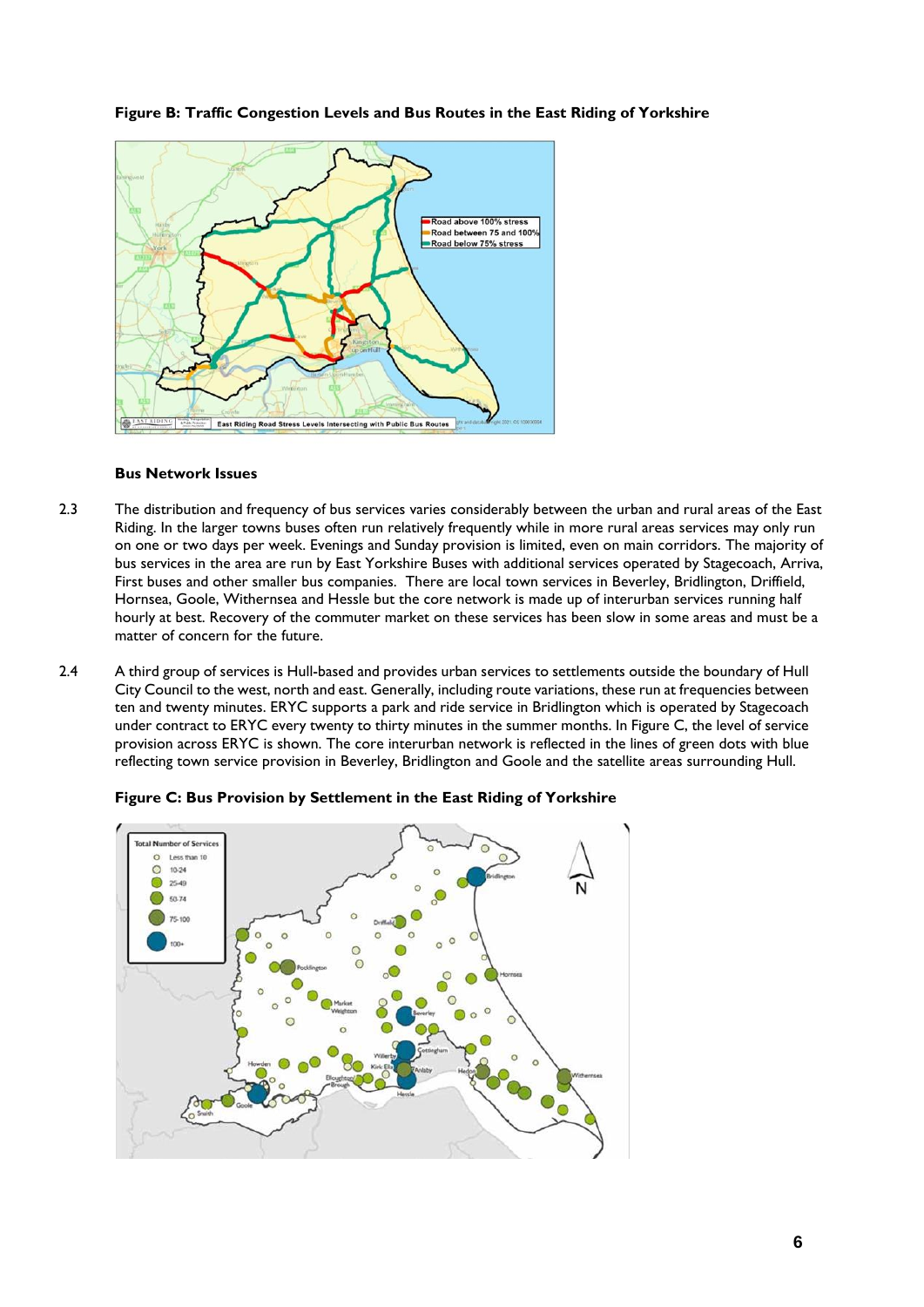- 2.5 Within ERYC's area there are 1,843 bus stops in an area of 2,407 km<sup>2</sup> . This is a low density of stops but reflects its rural nature and the fact, that, in deep rural areas, buses stop on demand if there are no fixed stops. A full list of current services in ERYC is shown in the Council's Bus Service Improvement Plan at [https://www.eastriding.gov.uk/environment/public-transport-travel/bus-service-improvement-plan-and](https://www.eastriding.gov.uk/environment/public-transport-travel/bus-service-improvement-plan-and-%09enhanced-partnership/)[enhanced-partnership/](https://www.eastriding.gov.uk/environment/public-transport-travel/bus-service-improvement-plan-and-%09enhanced-partnership/) (see Table 3). There are 101 services of which 54% are cross-boundary. 50% of services are wholly tendered (sometimes jointly with other authorities) and a further 14% are part tendered.
- 2.6 Several demand responsive community transport schemes are also in operation in the East Riding. These schemes provide a form of public transport for settlements not served by a commercial bus service while also catering for the needs of vulnerable people or groups who are not able to access mainstream services. Medibus is a demand-responsive service which provides residents of the East Riding of Yorkshire with transport from their front door to local hospitals, doctors' surgeries, clinics and dentists. Passengers can also use the service for visiting friends and relatives in hospital. MiBus is a similar demand-responsive service designed to link areas that are off the main network with local towns and supermarkets, often only on certain days of the week. Fares and booking arrangements are the same as for Medibus.
- 2.7 When examining commuting patterns, we find that some 83,400 ERYC residents both live and work in the area and even pre-Covid just under 19,000 of these worked mainly at home (although this category includes farming and other 'domestic' occupations). However, commuting out of the East Riding is very significant and way exceeds those commuting into the East Riding. Major flows are shown on the map in Figure D.



# **Figure D: Daily Commuting Patterns- East Riding (pre Covid)**

2.8 The key movement is into Hull, accounting for over 33,000 commuting trips per day. The two flows in the south are atypical, flows across the Humber Bridge are broadly equal inward and outward, while at Goole there is over 60% more commuting into the East Riding from South Yorkshire than out. The latter flows are notable because there is no longer any bus service out of Goole towards South Yorkshire although the train service to and from Doncaster is good.

.

2.9 When examining bus ridership in the East Riding we find that in relation to overall usage levels, the annual figures published by DfT and those supplied by the operators show a major divergence. The DfT figures (Figure E) are much larger and show a significant decline over the last five years, while the operator figures, although lower, show an upward trend pre-Covid (see Figure F). Figure G, which shows monthly figures from June 2017 to May 2021. The significant effect of Covid on bus ridership is clear.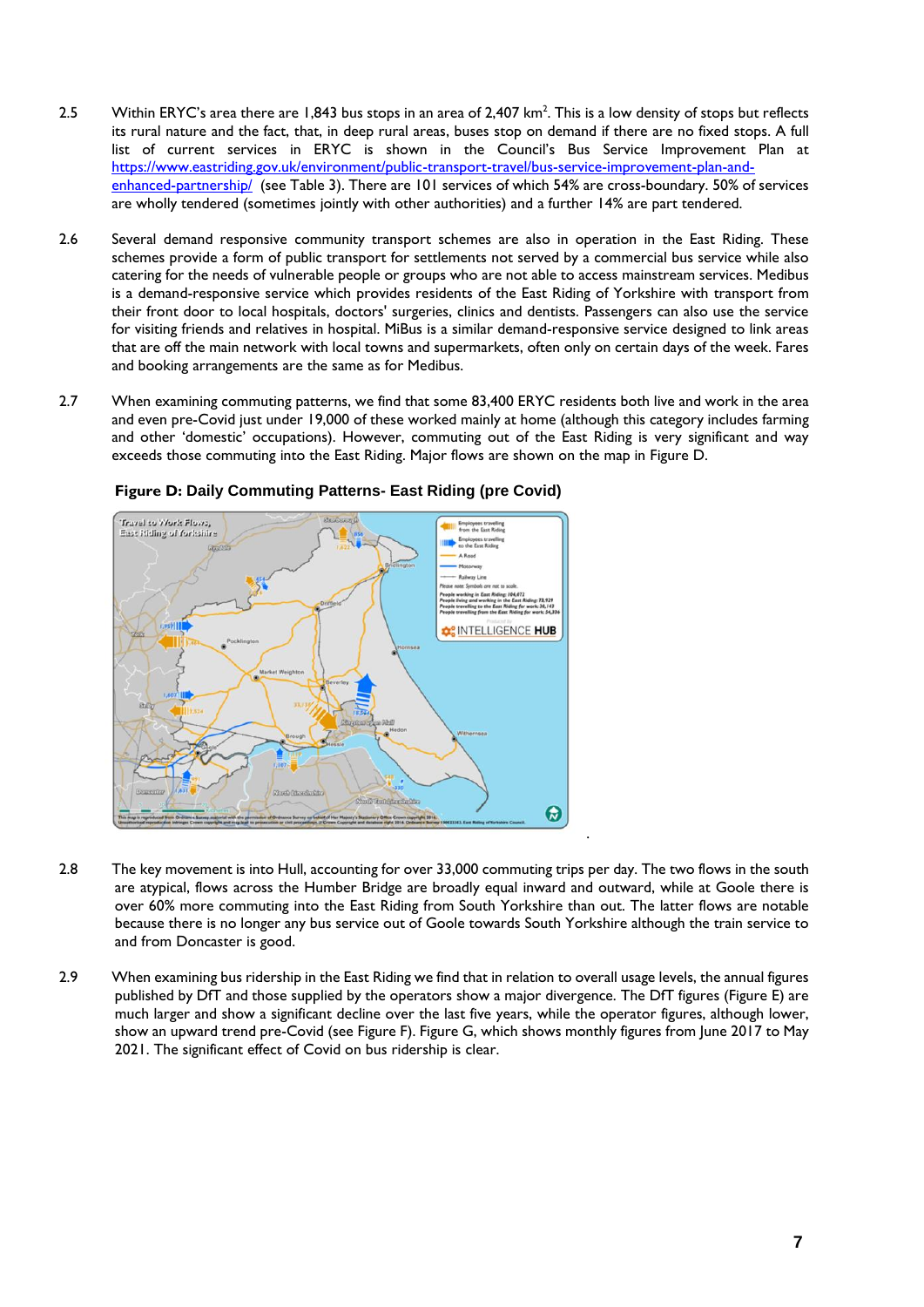

**Figure E: DfT Figures – Bus Trips in the East Riding Since 2009/10**





**Figure G: Operator Data – Pre-Covid Ridership Trend**



2.10 Figure H shows the trend in service kilometres operated since 2016/17. There was a small year-on-year decline pre-Covid but not to the degree seen in some other areas. In 2020/21 overall some 91% of the previous year's mileage was operated. In Figure I we see the trend in scheduled speed. Although scheduled speed is quite high, reflecting the interurban nature of the network, there has still been a notable decline pre-Covid. Buses were getting slower.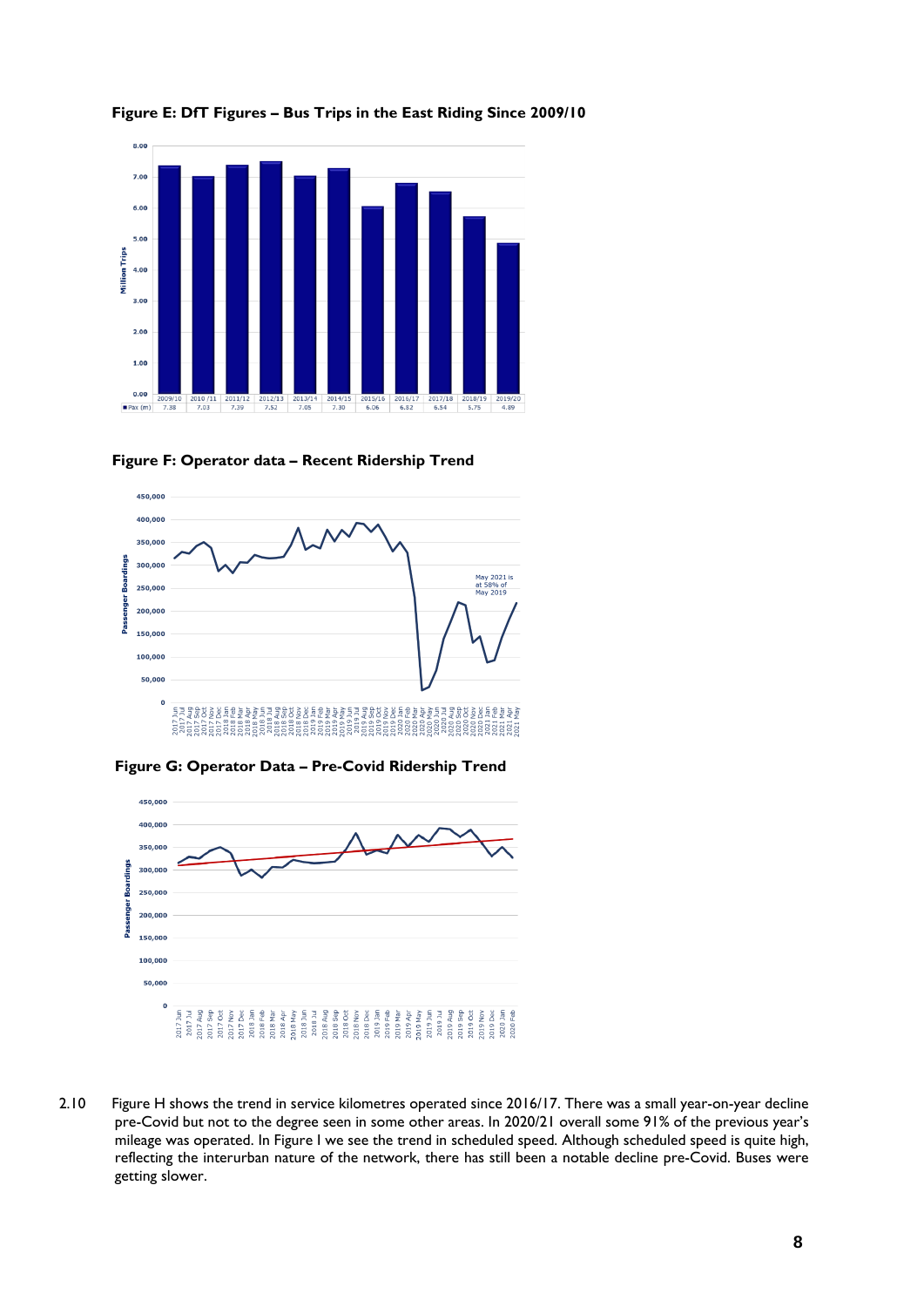

**Figure H: Service Kms Operated 2016/17 to 2020/21**

**Figure I: Average Operating Speed – EYB 2016/17 to 2020/21**



- 2.11 Data from the whole of 2019 shows the total usage by hour in each time period. It will be noted that even pre Covid, buses in the East Riding were much busier between the 'peaks' than at any other time, driven, of course, by the concessionary market. During the main part of the day on Saturday is the busiest time overall. Looking at the pattern across the day on four different groups of services there is a very clear distinction, with the core interurban network and services focussed on Hull sharing a similar profile, while town services and the 'others' – mainly less-frequent rural services, carry nearly 70% of their passengers in the off-peak. There is likely to be only limited additional demand in these off-peak rural networks.
- 2.12 An examination of the breakdown of ticket types for September 2019 clearly shows the dominance of the concessionary market in the East Riding, accounting for nearly 50% of the market. Of farepayers, only around a third hold some sort of multi-journey ticket. This is a very low proportion for a network in 2019 and must be a reflection of the market being made up principally of simple 'out and back' trips. It is unusual to see return tickets making up just under 16% of all ticket transactions. The analysis of ticket types repeated for May 2021 shows a significant reduction in market share for concessionary travel, from 49.5% to 35.3% of the total, with return tickets making up some 12% more of the proportion to compensate. Analysis of farepayers for May 2021 shows that single and return fares accounted for 70% of all transactions. It is clear that there has been a shift away from regular travel to less frequent trip-making.
- 2.13 Figure J shows the percentage change in number of transactions by ticket type comparing May 2021 with September 2019. Concessionary trips are halved. It is, however, notable that the number of return tickets sold in May 2021 is 19% greater than in September 2019. It is also of note that the proportions of day and weekly tickets are broadly the same as in 2019, albeit the same share of a much smaller base. Period tickets have also increased in volume by 5% - this might reflect a switch in buying method. 'Other' tickets increased their share of farepayers by 1.6% (319% by volume of transactions – not shown in figure J), made up almost entirely of 'flexi'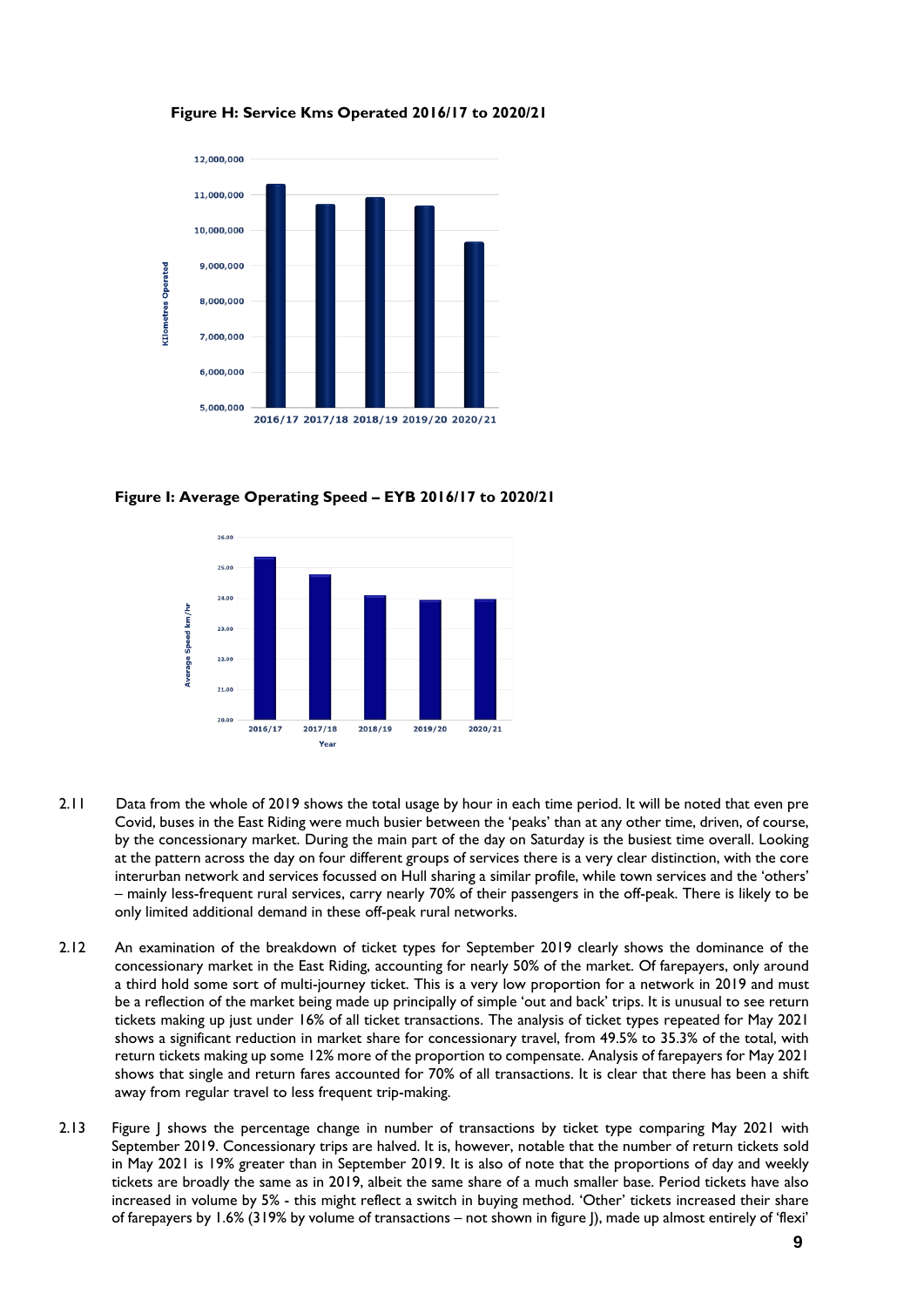tickets. These were introduced in 2020 and are effectively bundles of day tickets aimed at those working flexibly. The numbers in evidence in May 2021 are not large, representing something between 160 and 180 trips per day.



### **Figure J: Change in Volume by Ticket Type Sept 2019 to Mar 2021**

- 2.14 During the Covid pandemic, the use of cash has been widely discouraged. Paying for bus travel is no different and a change in ticket purchasing method was expected. The proportion of tickets bought using cash has fallen from 64% to 36%, while the proportion using contactless has doubled to 44%. This is also reflected by an increase in the volume of contactless transactions, while cash transactions have fallen by 60%. There was also a smaller fall in app use. It is clear, however, that passengers prefer the option of contactless payment on-bus rather than prepayment on the app. However, the 36% who still pay in cash represent a sizeable minority. If these passengers are not persuaded to move away from cash payment by a global pandemic, it suggests a significant core of cash payers and should discourage any moves to move to wholly cashless transactions.
- 2.15 Sample fares for typical journeys starting in the East Riding show that as is normal, fares taper so that the fare per mile reduces as journeys get longer. Single fares for medium distance journeys are all around fifty pence per mile, while longer trips like Hornsea to Hull or Beverley to York are significantly less per mile. The discount offered by return fares is usually around 30-35% but some give less. Except in the environs of Hull, where the 'Hull Plus' ticket gives very good value at  $E13$  per week, the ratio of weekly ticket price to return tickets is currently quite high at around 4.3, equating to a discount of around 14% compared to buying five return tickets. Since the primary source of an operator's income is fares, whether directly or through concessionary reimbursement, fare levels must be set to cover operating cost. However, with one-off fares in excess of £6 and weekly tickets above £30 it is clear how these could act as a deterrent to bus use. This is an area of risk that must be addressed as a priority by the EP.
- 2.16 The Council, in accordance with Government guidance has maintained concessionary fare payments at pre-Covid levels during the pandemic. However, from April 2022 the Council will implement the Department for Transport's Covid-19 Recovery Guidance – Concessionary Fares Funding (October 2021). This is likely to reduce concessionary travel re-imbursement payments to operators during the course of 2022-23 and its effect on the commercial bus network is unclear.

# **3 Outcomes and Interventions**

3.1 The outcomes that the EP considers need to be delivered to improve bus services in the East Riding are set out in Table 2 below, aligned with the interventions the Partnership believes will be necessary to deliver them (subject to funding availability).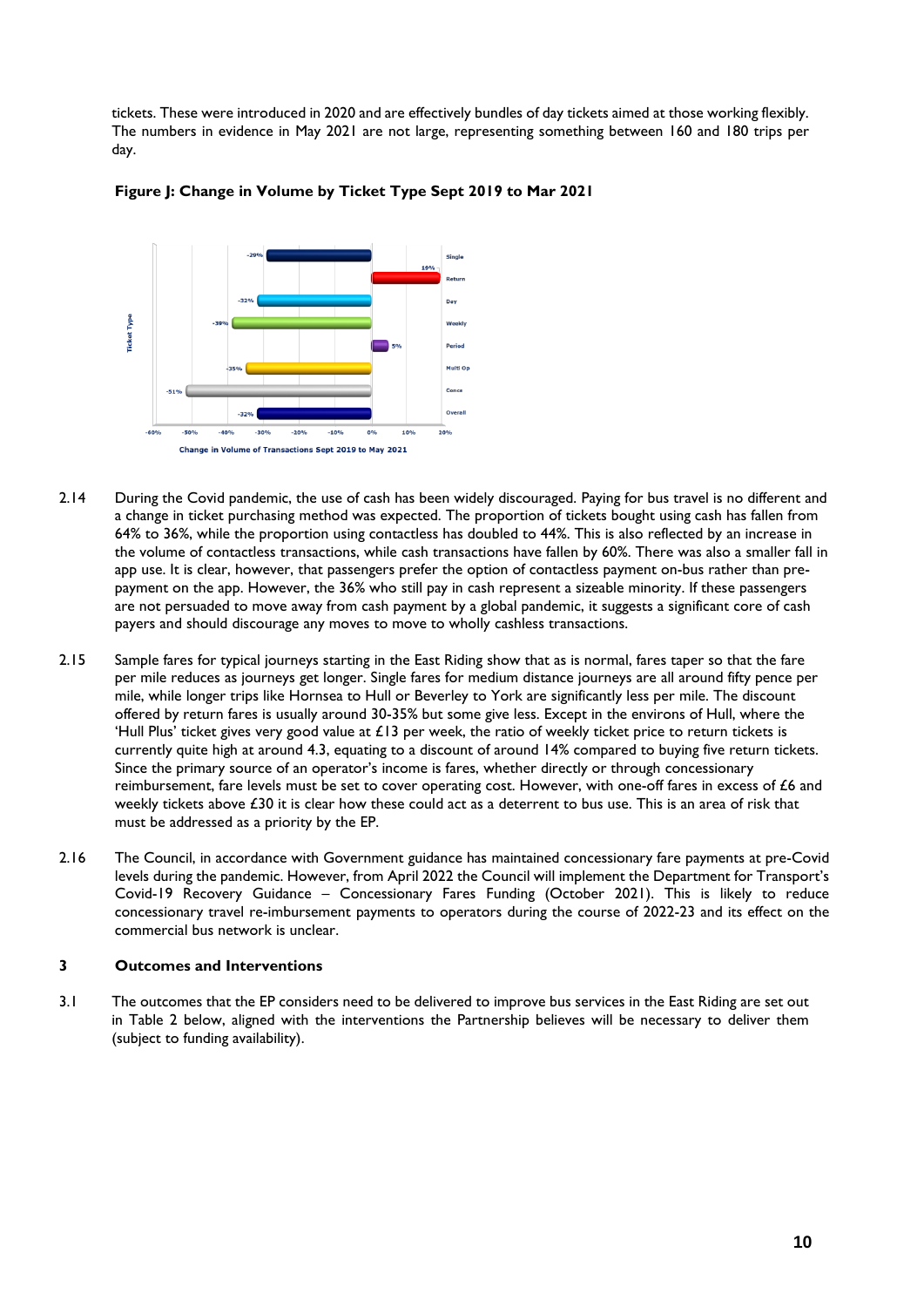# **Table 2: EP Desired Outcomes and Proposed Interventions**

| <b>EP Desired Outcomes</b>  | EP Proposed Interventions (Subject to Funding Availability)                                               |
|-----------------------------|-----------------------------------------------------------------------------------------------------------|
| <b>L. Increased Service</b> | a) Establish Core 15, 30, and 60-minute frequencies on main inter-urban corridor                          |
| Frequencies and             | routes                                                                                                    |
| subsequent increases        | b) Establish identified enhancements to rural and town services to compliment                             |
| in patronage                | the Core 15, 30 and 60 network<br>c) Continue to support the recovery of bus services following the Covid |
|                             | pandemic                                                                                                  |
| 2. Increase bus             | a) Develop signalling interventions in Haltemprice                                                        |
| priority measures           | b) Develop bus priority measures for proposed Beverley P&R service                                        |
| and subsequent              |                                                                                                           |
| increases in                |                                                                                                           |
| patronage                   |                                                                                                           |
| 3. Increased demand         | a) Extend the Medibus network                                                                             |
| responsive services         | b) Develop a pilot DRT service between Cottingham and Beverley                                            |
| and improved                |                                                                                                           |
| accessibility to            |                                                                                                           |
| services                    |                                                                                                           |
| 4. Cheaper and simpler      | a) Increase half fare age limit from 16 to 21                                                             |
| fares offers and            | b) Develop an affordable weekly multi-operator ticket                                                     |
| encourage new bus           | c) Promote simple flat fare and flexi-ticket options                                                      |
| passengers                  |                                                                                                           |
| 5. Upgraded bus stops       | a) Co-ordinate infrastructure improvements along core inter-urban-                                        |
| and shelters and            | corridors and in rural areas                                                                              |
| improved customer           | b) Protect and enhance bus interchange capacity                                                           |
| satisfaction                |                                                                                                           |
| 6. Improved bus real        | a) Improve roadside bus information                                                                       |
| time and roadside           | b) Roll out more real time bus information at key interchanges/stops                                      |
| information and             | c) Develop a bus marketing campaign                                                                       |
| increased passenger         |                                                                                                           |
| satisfaction                |                                                                                                           |
| 7. Beverley Park and Ride   | a) Establish a zero-emission and bus priority Park and Ride Service from the south                        |
| established. Road           | of Beverley to the town centre.                                                                           |
| congestion alleviated in    |                                                                                                           |
| Beverley.                   |                                                                                                           |
| 8. Bus Passengers           | a) Draft and consult on a robust Bus Passenger Charter for the East Riding of                             |
| Charter created.            | Yorkshire                                                                                                 |
|                             |                                                                                                           |

# **Table 3: EP Targets (Subject to Funding Availability)**

| <b>Targets</b>  | 2018/19 | 2019/20 | Target for<br>2024/25 | <b>How Each will be Measured</b>                                                                                                                                                                                                              |
|-----------------|---------|---------|-----------------------|-----------------------------------------------------------------------------------------------------------------------------------------------------------------------------------------------------------------------------------------------|
| Journey<br>Time | 55.7    | 56.2    |                       | Calculated by the average of the journey time on<br>the 'Core 15' services taken from the September<br>55.0 timetable of the year in question and measuring<br>both morning peak arrivals (between 0815 and<br>0900) and off-peak departures. |
| Reliability     | 85.0%   | 90.0%   | 95.0%                 | Taken from published figures in DfT table<br>BUS0902 for the percentage of journeys operating<br>on time on non-frequent services. Target is based<br>on Traffic Commissioners' standards.                                                    |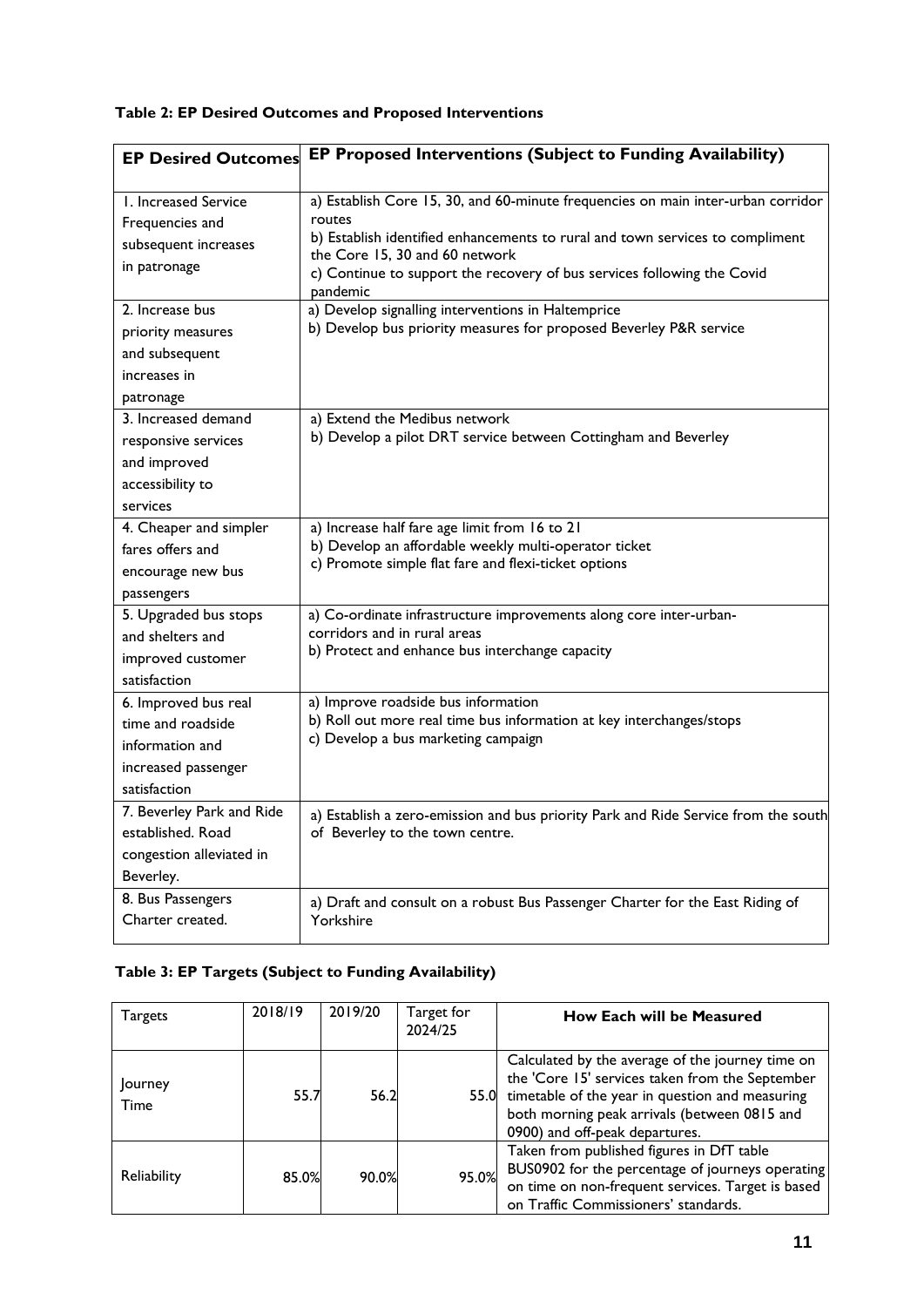| Passenger<br><b>Numbers</b>          | 5,750,000 | 4,890,000 | 6,468,750 | Taken from published figures in DfT table<br>BUS0109 for local passenger boardings by local<br>authority. Post 2022 will be gathered from<br>patronage figures supplied to the Partnership.       |
|--------------------------------------|-----------|-----------|-----------|---------------------------------------------------------------------------------------------------------------------------------------------------------------------------------------------------|
| Average<br>Passenger<br>Satisfaction | Unknown   | 93.00%    | 95.00%    | Taken from overall satisfaction scores from<br>Transport Focus surveys on East Yorkshire Buses<br>in Hull - only carried out in 2019. Surveys to be<br>extended into East Riding in future years. |

## **4 Duration, Consultation and Review of Plan**

- 4.1 This EP Plan will have no end date but will be reviewed on an annual basis by the Enhanced Partnership Board. East Riding of Yorkshire Council (ERYC) considers that the establishment of an Enhanced Partnershipwill offer benefits to the travelling public and wider community. The principal objectives of the Enhanced Partnership will align with the East Riding of Yorkshire Council's Local Transport Plan 6 (LTP6) and its associated Bus Strategy. Bus users (including our network of Parish Transport Champions), local businesses, people with protected characteristics, and elected representatives will be consulted annually on how well the EP Plan and Scheme are delivering against the aims and objectives of the East Riding of Yorkshire Bus Service Improvement Plan, and responses will be fed into the annual review process.
- 4.2 In order to ensure effective consultation we will seek to use a range of techniques such as on-board bus surveys, online surveys/questionnaires, focus groups/local bus surgeries, parish champions' area meetings etc. Research may be commissioned on specific issues or initiatives, as determined by the Enhanced Partnership Board. Where appropriate and relevant, performance information will be supplied to inform the consultation process.

# **5 Local Policy Context**

- 5.1 The current ERYC Bus Strategy and its associated CT Strategy is part of LTP6 covering the 2021 to 2039 period, aligning with the Council's Local Plan. Naturally, its expectations reflect the Covid situation and the need to provide extra support to maintain the bus network and also the ongoing pressures on available finance. It is notable, however, that ERYC has prioritised spending on local bus services and has not cut back the supported network in the draconian way seen in some other authorities. This policy will continue to be pursued.
- 5.2 The aims of the Bus Strategy and the Enhanced Partnership align with LTP6 Objectives 3 and 5 which are as follows:

### **Objective 3: Reduce Carbon Emissions and Encourage Healthy Lifestyles**

- To reduce the high proportion of residents in the East Riding's larger settlements that are still choosing to drive for short distances to get to work.
- To encourage and support residents to make short local trips on foot, by bike or using public transport where possible and ensuring that high quality infrastructure is in place to support these trips.

## **Objective 5: Improve Access to Key Services**

- To ensure that those residents who do not own a vehicle have access to high quality walking, cycling and public and community transport networks.
- 5.3 The Council recognises the importance of working in partnership with key stakeholders to support and expand bus service provision in the East Riding. These include Residents. Bus operators. Community groups. Community transport groups, Businesses. Town and parish councils; and Ward Members.
- 5.4 This successful partnership approach has seen the Council and local operators maintain a reasonably stable bus network. ERYC also works with key groups to help to empower local communities through its Parish Transport Toolkit and Community Transport Strategy to help local communities identify transport barriers and devise innovative transport solutions which meet local need and source alternative sources of funding to meet that need.
- 5.5 The Council manages a number of regular bus forums, chaired by a local charity, which enable its residents to feed back to operators and the Council with comments, suggestions and other issues on local bus travel. It also, with the assistance of Ward Members and town and parish councils, seeks direct feedback on supported bus services and ways to make them more responsive to local need.
- 5.6 In one innovative example of this, seven parish councils between Holme on Spalding Moor and York joined with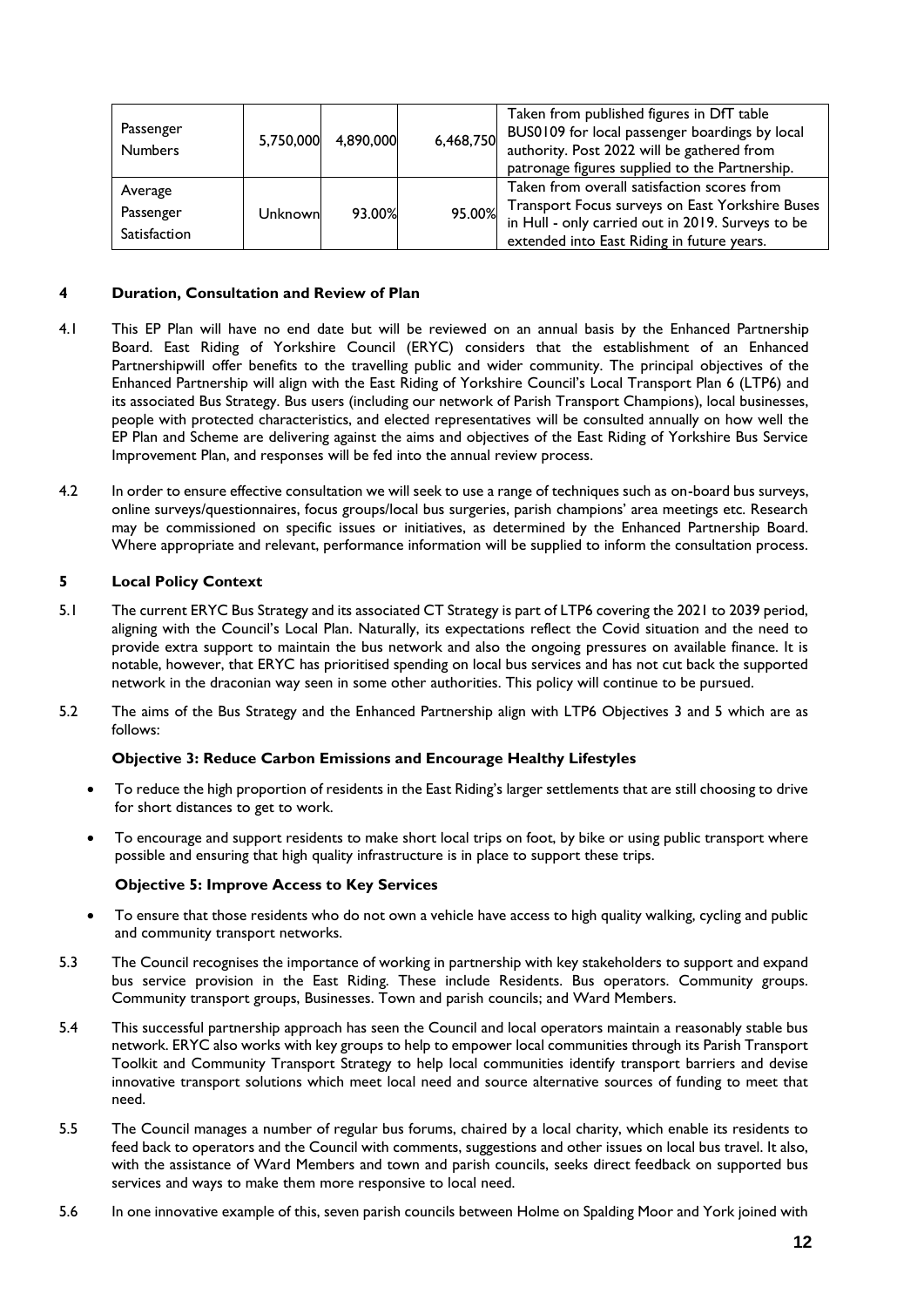East Riding of Yorkshire Council, City of York Council and North Yorkshire County Council to help fund a replacement service for the largely commercially operated service18 bus when this was withdrawn by East Yorkshire Buses in 2018. The parishes jointly fund Friday and Saturday evening services, with the three Councils supporting six days a week peak and off-peak daytime operation.

- 5.7 LTP funds continue to be invested to improve bus infrastructure and information provision in the East Riding. These schemes aim to make bus services accessible for all users and to improve the door-to-door experience for travellers. The Council provides timetable information to Traveline and to the Bus Open Data project. The Council is rolling out a programme to install real-time displays at bus stations and principal bus stops throughout the county. East Yorkshire Buses, the principal operator, provides timetable display inserts on all its routes in the East Riding.
- 5.8 The ERYC Rail Strategy also stresses the need for better integration of the rail network with other modes. This includes the development of individual station travel plans in partnership with rail operators to reduce the number of passengers accessing rail stations by car where walking, cycling or public transport is a realistic alternative. In addition to increasing the use of sustainable modes by existing users, Rail Station Travel Plans also help to facilitate rail use by making stations more accessible to those who are not currently using the rail network.
- 5.9 The Council financially supports around 10% of the East Riding's current bus network. The current supported bus budget is around £1.5 million per annum. The funding supports both full bus routes and some contracts which support one or more journeys on an otherwise commercial bus route.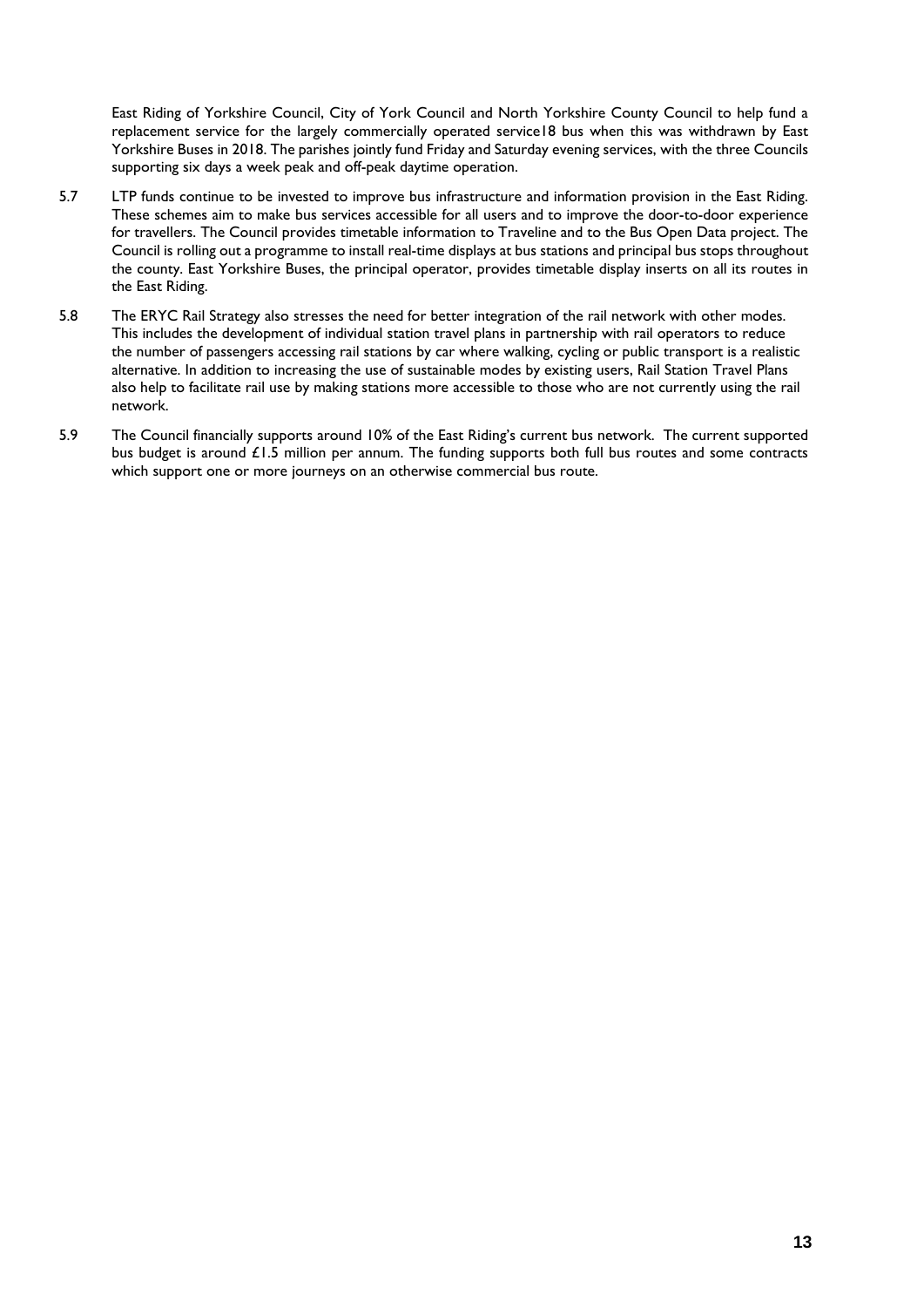# **PART 2: ENHANCED PARTNERSHIP SCHEME**

**THE EAST RIDING OF YORKSHIRE COUNCIL ENHANCED PARTNERSHIP SCHEME FOR BUSES IS MADE IN ACCORDANCE WITH SECTION 138G(1) OF THE TRANSPORT ACT 2000.**

## **1 Scope of the EP Scheme and Commencement Date**

- 1.1 The East Riding of Yorkshire EP Scheme will support the improvement of all local bus services operating in the East Riding of Yorkshire. A map of the area covered by the East Riding of Yorkshire Enhanced Partnership Plan is provided in Part 1 of this document (see Figure A). The area covered by the East Riding of Yorkshire EP Scheme is the same as that covered by the East Riding of Yorkshire EP Plan.
- 1.2 The East Riding of Yorkshire EP Plan and EP Scheme are made on the 23<sup>rd</sup> February 2022. The EP Plan will have no end date but will be reviewed every five years from the commencement date. The EP Scheme will have no end date but will be reviewed annually. Not all the requirements of the EP Scheme need to come into force at the same time. Subsequent milestone dates can be included in the EP Scheme by which certain facilities and measures and bus operator obligations will be introduced after the commencement date.
- 1.3 The Scheme will not:
	- Impair the ability of any operator to make changes to its commercial services other than to the dates on which these occur, except as part of an agreement on service frequencies as below.
	- Influence the setting of commercial fare levels other than with regard to the date on which fares change;
	- Affect the ability of ERYC to award or withdraw contracts for tendered services other than a) by agreements on frequencies or b) the dates on which these occur;
	- Cover the ERYC Concessionary fare agreements, which are covered by separate legislation.

### **2 Exempted Services**

- 2.1 All registered local bus services within the area of the EP scheme shall be 'Qualifying Services'. ERYC will publish a list of Qualifying Services on its website. This list will not form part of the EP Scheme. However, the following categories of service are exempt from some or all of the requirements of the EP Scheme:
	- Any schools, college or works registered local bus service not eligible for Bus Service Operators Grant;
	- Any cross-boundary registered local bus service with less than 10% of its route mileage within the Enhanced Partnership area;
	- Any services operated under section 19 or section 22 of the 1985 Act;
	- Any registered local bus service which is an excursion or tour or aimed principally at tourists;
	- Any registered service which is principally a long-distance express service;
	- Any service catering for a special event or sporting fixture;
	- Any other registered local bus service that the Operators and Local Transport Authority decide should be excluded from all or specific requirements of the Enhanced Partnership Scheme through the East Riding of Yorkshire Enhanced Partnership Board voting mechanism in section 6 below. Cross-boundary local bus services which both pick-up and set down passengers within the East Riding will be subject to any fares provisions or ticketing schemes implemented as part of the scheme.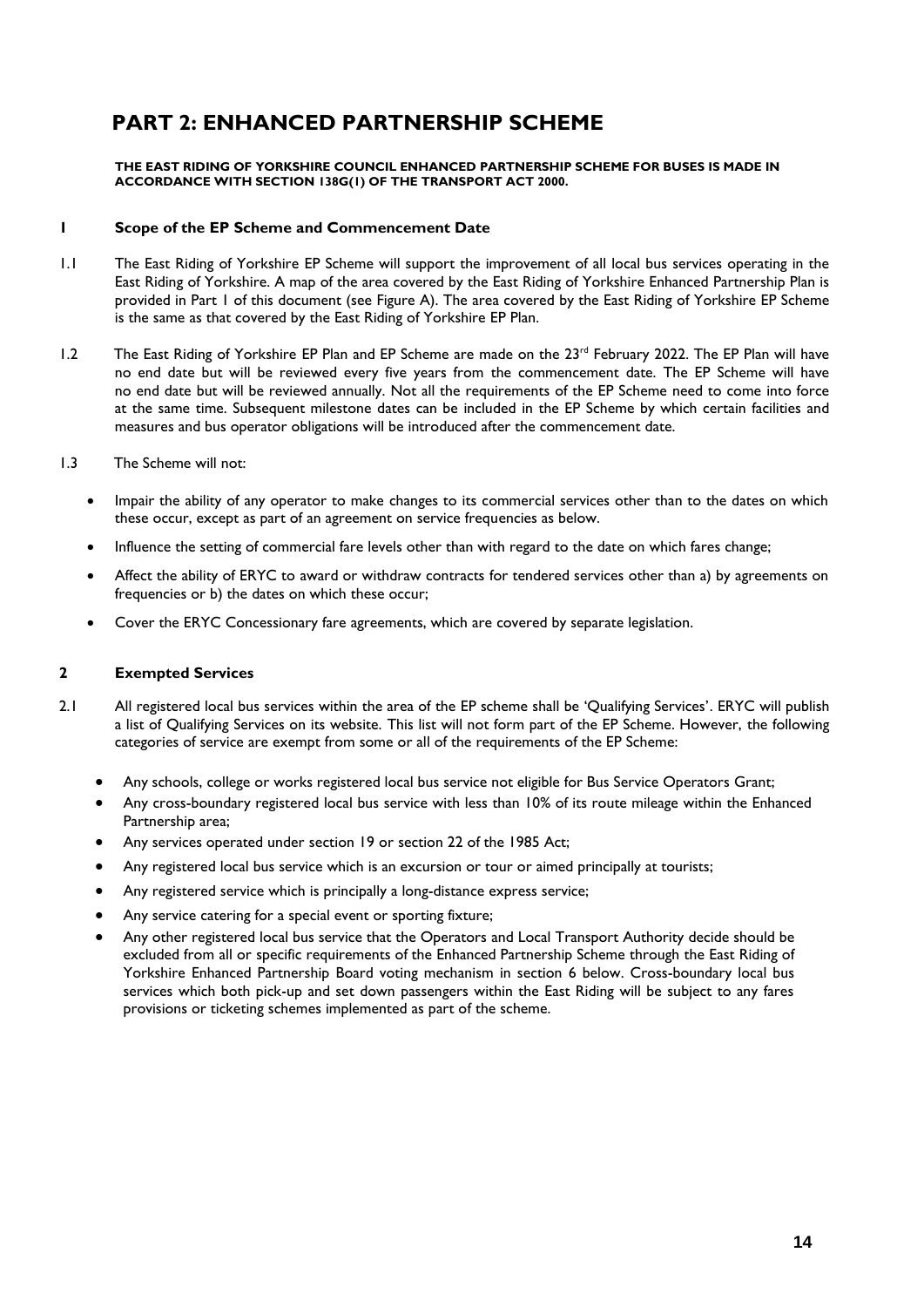# **3 Obligations on the Local Transport Authority**

3.1 The following matrix summarises the specific interventions that the Local Transport Authority will be required to deliver, **subject to external funding availability**, as part of the EP Scheme:

| <b>Responsibility</b>                                                   | <b>Local Authority</b>              | <b>Local Transport</b><br><b>Authority</b> | <b>Local Highway Authority</b>      |
|-------------------------------------------------------------------------|-------------------------------------|--------------------------------------------|-------------------------------------|
| <b>Facilities</b>                                                       |                                     |                                            |                                     |
| Bus Stops and Shelters described in                                     | East Riding of Yorkshire            | East Riding of Yorkshire                   | East Riding of Yorkshire            |
| section 3.2                                                             | Council                             | Council                                    | Council                             |
| <b>Real Time information Screens</b>                                    | East Riding of Yorkshire            | East Riding of Yorkshire                   | East Riding of Yorkshire            |
| described in section 3.3                                                | Council                             | Council                                    | Council                             |
| Bus priority measures in                                                | East Riding of Yorkshire            | East Riding of Yorkshire                   | East Riding of Yorkshire            |
| Haltemprice described in section 3.4                                    | Council                             | Council                                    | Council                             |
| <b>Measures</b>                                                         |                                     |                                            |                                     |
| <b>Bus fares and Ticketing Measures</b>                                 | East Riding of Yorkshire            | East Riding of Yorkshire                   | East Riding of Yorkshire            |
| described in section 2.7                                                | Council                             | Council                                    | Council                             |
| <b>Bus Service Enhancements</b>                                         | East Riding of Yorkshire            | East Riding of Yorkshire                   | East Riding of Yorkshire            |
| described in section 2.8                                                | Council                             | Council                                    | Council                             |
| Demand Responsive Transport<br>improvements described in section<br>2.9 | East Riding of Yorkshire<br>Council | East Riding of Yorkshire<br>Council        | East Riding of Yorkshire<br>Council |
| Community transport sector support                                      | East Riding of Yorkshire            | East Riding of Yorkshire                   | East Riding of Yorkshire            |
| described in section 2.10                                               | Council                             | Council                                    | Council                             |

# **FACILITIES**

## **Bus Stop and Shelter Improvement Programme**

3.2 The Local Transport Authority (LTA) will, subject to external funding availability, introduce 20 new and improved passenger waiting facilities at bus stops across the Enhanced Partnership area per annum. The LTA will also, subject to external funding availability, replace an unspecified number of bus stop poles, flags and roadside information cases across the authority area, branded with the Enhanced Partnership logo. The East Riding of Yorkshire Enhanced Partnership Board will determine the locations of these infrastructure improvements, which may focus on one core corridor or rural network area, or both. The programme of installations for each forthcoming year will be adopted by the Enhanced Partnership Scheme Variation Mechanism.

# **Real Time Information Provision**

3.3 The LTA will, subject to external funding availability, continue its rolling programme of real time information. 12 new real time Totems and Screens will be installed over the life of the plan with five installations planned in 2022/23. The screens will carry advertising as well as real time bus information, and advertising revenue is expected to cover the annual maintenance costs, which will be met by the LTA. Operators will arrange delivery of Automatic Vehicle Location system data and real time predictions to the LTA's data broker using generally accepted and appropriate data standards and formats, either current or as these develop. Operators will make provision with appropriate security protections in their back-office housing to allow the LTA to gain free access to this data with no additional or ongoing cost to the LTA. The programme of installations for each forthcoming year will be adopted by the Enhanced Partnership Scheme Variation Mechanism.

### **Bus Priority Measures**

3.4 The LTA will, subject to external funding availability, develop bus priority signalling interventions in Haltemprice and develop bus priority measures for the proposed Beverley Park & Ride service when the latter is brought forward as a second Enhanced Partnership Scheme. The detailed plans for these measures will be brought forward as funding permits and will be adopted by the Enhanced Partnership Scheme Variation Mechanism.

### **MEASURES**

### **Fares and Ticketing**

3.5 The LTA will review existing cross-boundary multi operator ticketing schemes, including levels of usage and ticketing offers with a view, subject to external funding availability, to introducing an East Riding-wide Multi-Operator Ticket and fare capping mechanism in 2023. All operators will offer ticket sales by contactless payment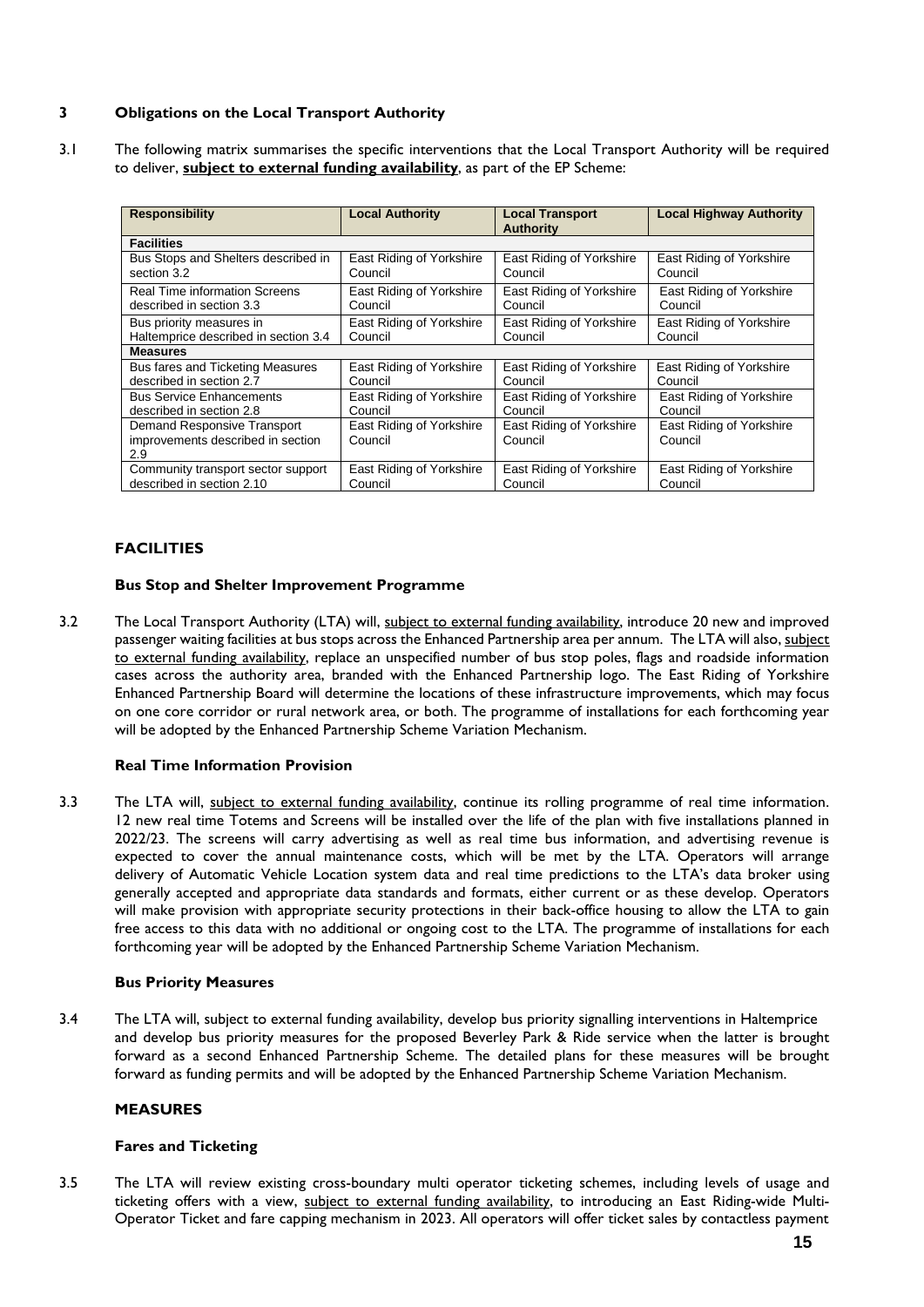from a date to be agreed by the EP Board subject to available funding.

3.6 The LTA will, subject to external funding availability, consider the provision of a subsidy to bus operators to deliver specific fare reductions, including but not restricted to reduced or flat evening and coastal leisure fares offers and the extension of half fares for young people aged 5-16 to age 21. It is intended that any fare subsidy and/or new ticketing schemes will be introduced using the Enhanced Partnership Scheme Variation mechanism.

### **Bus Service Enhancements**

3.7 The LTA will, subject to external funding availability, establish a programme of core corridor bus frequency improvements as identified within its Bus Service Improvement Plan with service frequencies of 15, 30, and 60 minute standards being established. The LTA will also, subject to external funding availability, procure additional off-peak rural bus services and improvements to town bus service networks, integrating these into its supported bus network. Planned improvements, including negotiated operator requirements and proc will be brought forwards and introduced using the Enhanced Partnership Scheme Variation Mechanism.

### **Timetable changes**

- 3.8 Permanent timetable changes within the Enhanced Partnership area can only occur on four dates per year, to be agreed by the EP Board. Operators and the Council are only able to make changes to timetables on other dates in agreement with the partnership board where:
	- It is an emergency change to take account of unforeseen circumstances;
	- It is a temporary change caused by ongoing resourcing issues, short-term highway changes or roadworks;
	- It is in response to permanent highway changes such as road closure or access to a new development;
	- The change is dictated by a third party such as a neighbouring authority;
	- The change is to a service or journeys at the request of an educational establishment or employment facility;
	- The change is to implement a seasonal timetable; or
	- Other such reasons that the partnership feels appropriate.

Operators and the council are required to notify passengers of forthcoming services changes at least four weeks before commencement via their websites, social media channels and on vehicles in the appropriate area. Where this cannot be done, such as an emergency or short notice road closure, the operator should endeavour to notify passengers as soon as possible.

### 3.9 **Digitisation**

The Council will ensure that its website contains a map of all services within the EP area and will contain or provide simple links to the timetable pages of operators' websites.

### **Demand Responsive (DRT) Service Enhancements**

3.10 The LTA will, subject to external funding availability, contract for an additional Driffield/Bridlington Medibus service to enhance and consolidate the existing Medibus network, and introduce a DRT app-based 'click and go' service in the Beverley to Cottingham area with rail links at Beverley and Cottingham rail stations. Backup telephone and email booking options will also be available through the LTA's existing Medibus Call Centre.

### **Community Transport Sector Support**

3.11 The Council will, subject to external funding availability, provide an additional grant to assist community transport groups to deliver bespoke services that tackle loneliness and isolation in rural and urban contexts, linking isolated individuals with health and wellbeing and social activities. These will be designed to feed into the core bus networks at selected points while acknowledging passengers' preference for through services to key shopping destinations.

#### **4 Obligations on Local Bus Operators**

#### **Vehicle Standards**

4.1 New vehicles registered on or after the EP Scheme commencement date must meet the following requirements: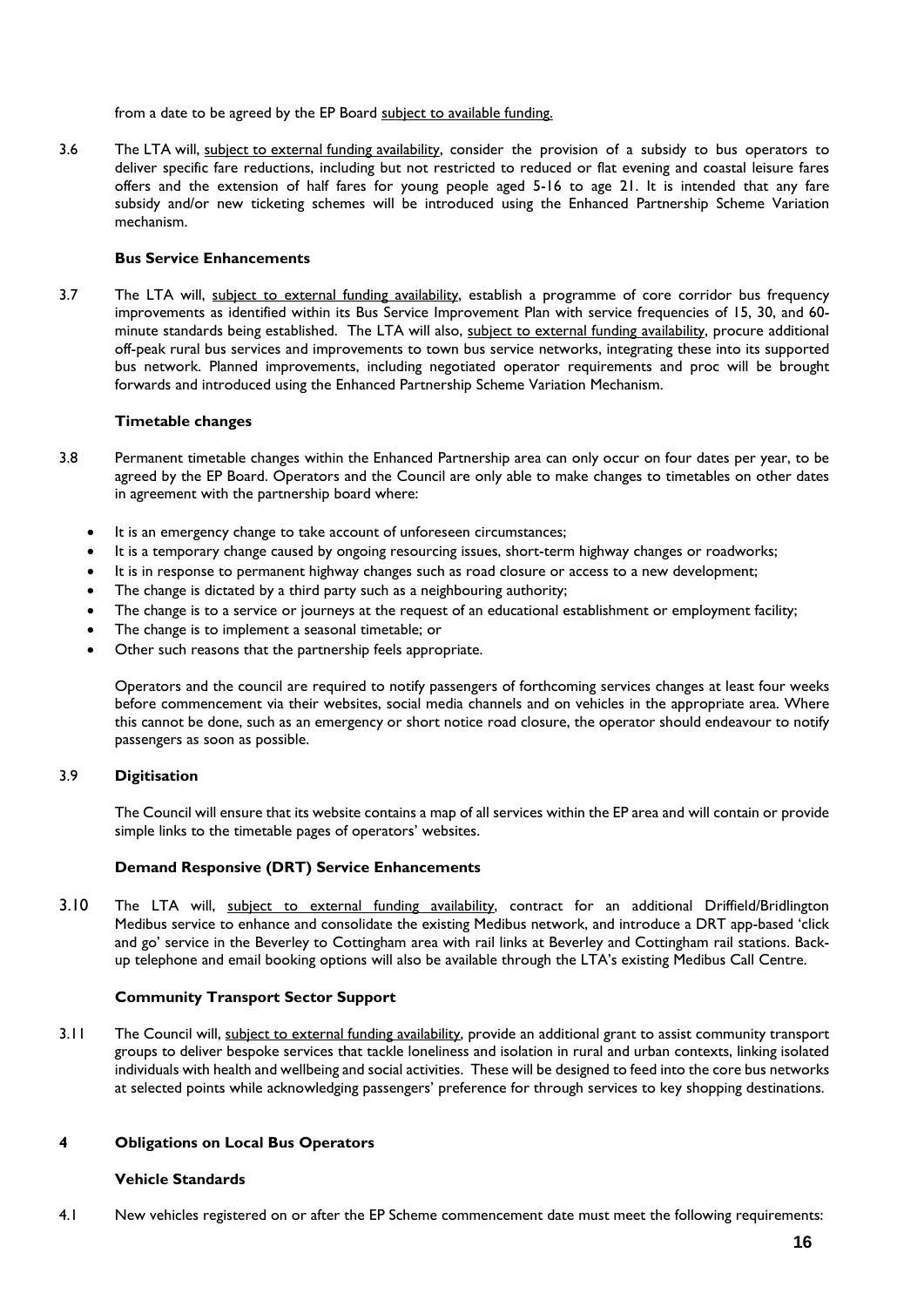Emissions Standards to Euro6 or better **CCTV** AVL Heating and cooling AV Announcements (subject to separate legislation and funding arrangements) Will include in timetable publicity any tendered journeys operated by another operator, using information supplied by ERYC.

# **5 Data Sharing and Confidentiality**

5.1 It is not envisaged that personal data will be handled routinely as part of the EP Scheme administration. Any personal data collected on a one-off basis will be handled in line with The Council's data protection policy outlined here:

[https://www.eastriding.gov.uk/council/governance-and-spending/how-we-use-your-in](https://www.eastriding.gov.uk/council/governance-and-spending/how-we-use-your-)formation/data-protectionexplained/

- 5.2 Established procedures already cover personal data including names and addresses for those booking DRT services and any expansion of such services will be covered in the same way. Such personal data is only routinely shared with the relevant operator so that it can fulfil booked trips. From time to time analysis of trip patterns may be carried out by reference to postcode or settlement but will not refer to individuals.
- 5.3 From time to time personal data may be collected derived from online surveys or public consultation. The analysis of this will never contain personal data at a level finer than postcode analysis where this might inform the EP going forward. The core data will be held securely by The Council in line with the above policy.
- 5.4 The operation of the EP will require the provision of patronage data by the operators for monitoring and measuring purposes. Such data will never be reported publicly other than in an aggregated form. The nature of this data and its publication will be agreed by the EP Board in line with the DfT guidance (the Bus Services Act 2017: Enhanced Partnership Guidance, updated 2021) for EPs.
- 5.5 In line with the recommendations of the Competition and Markets Authority, revenue data will only be collected where necessary. Primarily this will be in relation to subsidised fares and for sales of multi-operator tickets where a 'pot' of revenue is to be distributed between operators on principles agreed by the EP Board.
- 5.6 Passenger and revenue data from services or journeys financially supported by The Council will be regarded as being in the public domain and is likely to be published at the time of retendering and at other times as The Council sees fit. A similar approach will be taken with data relating to any commercial service or journeys which the operator has given notice of its intention to deregister the same, in line with the provisions of The Local Bus Services Act 2017.

# **6 Scheme Governance Arrangements**

- 6.1 There will be two elements to the governance of the Partnership:
	- The Board those with obligations to implement measures, and
	- A Forum a wide-ranging committee of stakeholders

### **EP Board**

- The East Riding of Yorkshire Enhanced Partnership Board will be the strategic and decision-making body for the Enhanced Partnership. The Board's membership will be made up of seven members. There will be three seats for bus operators, three for East Riding of Yorkshire Council officers and one for an East Riding of Yorkshire Council Chair.
- Any operator providing more than 51% of registered mileage within the East Riding will automatically be represented on the board and the representative will have two votes. Other operator representatives will have one vote. The Chair will have one vote.
- Other operator representatives will be nominated, self-nominated and elected by the operators. If necessary, a ballot will be organised by the Council at the Forum Annual General Meeting to select Operators' preferred Board representatives.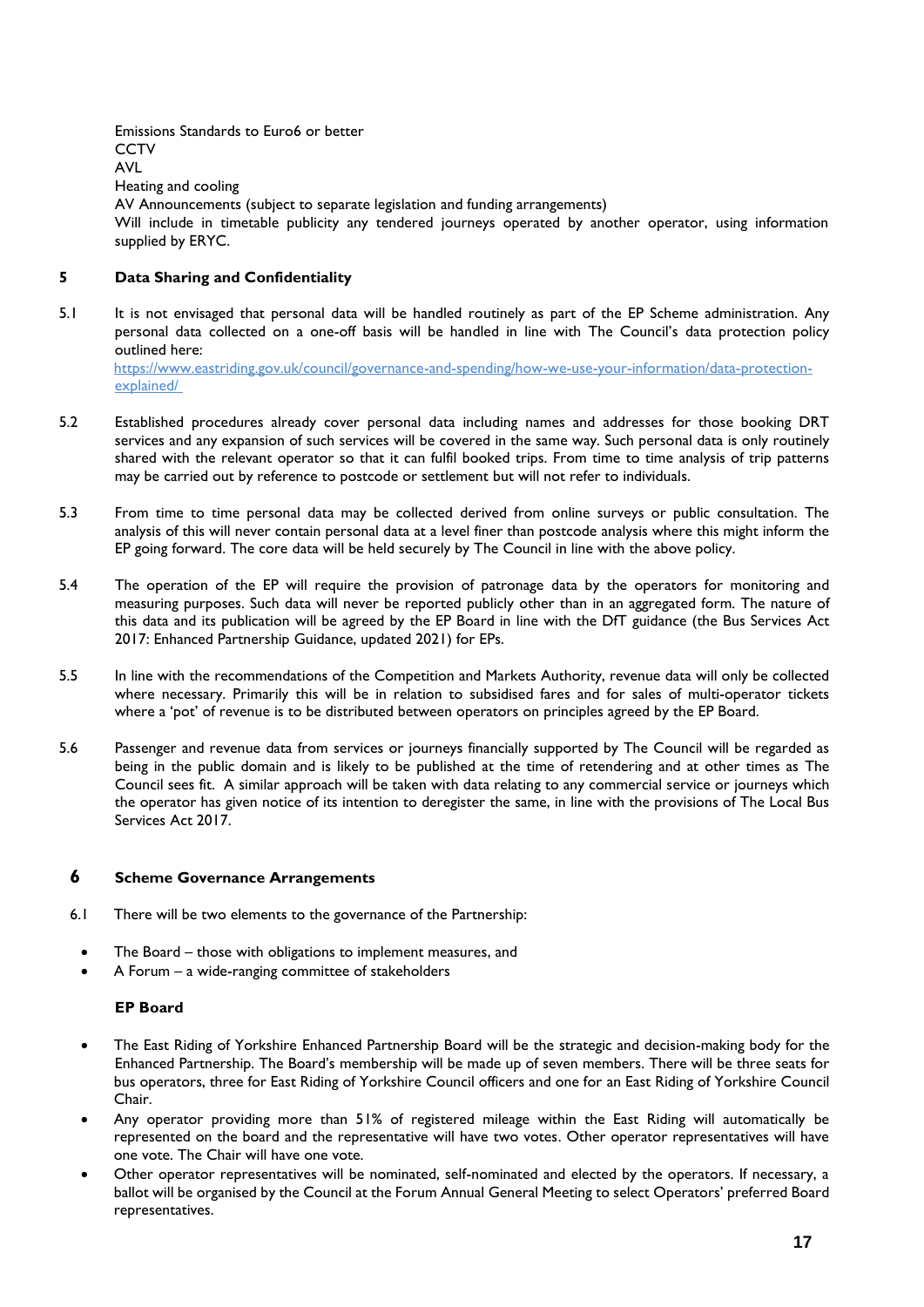- Operator representatives will be expected to reflect the views of all Operators, as expressed at the EP Forum, as well as those of their own company.
- ERYC will appoint its own attendees.
- The chair has a duty to maintain an independent and dispassionate view and not solely represent the views of their own organisation.
- The Board has a duty to ensure that matters proposed and/or agreed are derived from the actions proposed in ERYC's Bus Service Improvement Plan.
- A Board meeting requires a quorum of a minimum of four attendees, two from the operators and two from ERYC.
- All board members will be appointed by role in their organisation rather than in a personal capacity.
- Representatives will be responsible for ensuring attendance at all East Riding of Yorkshire Enhanced Partnership Board meetings in that year, and should ensure they have: (a) fully reviewed and understood all meeting papers in advance of attendance and (b) the required mandate from the Operators they represent.
- A substitute may be sent to Board meetings provided they have fulfilled the conditions set out in (a) and (b) above.
- 6.2 Decisions of the Enhanced Partnership Board will be made by way of a vote through a show of hands and will be passed by way of a simple majority of all members of the Enhanced Partnership Board. If a vote is tied the motion will be considered not approved, however it may be considered at future Enhanced Partnership Boards.
- 6.3 In the event of disagreement with a majority decision, operators will be entitled to make known their concerns in writing to the Council. The Council will review the circumstances and consider whether these are such that use of its veto is required as provided for below.
- 6.4 These controls ensure that the voting system does not allow an individual Operator to influence the Enhanced Partnership to its own commercial benefit or to harm competitors. The opportunity for a group of Operators to vote in a co-ordinated manner to mutual benefit on a sustained basis; discrimination between Operators; such that actual or potential competition, entry to new services and by new Operators, or innovation, is not inhibited.
- 6.5 The Council may, in exceptional circumstances, exercise a veto over Enhanced Partnership Board decisions which it may reasonably believe or suspect as having anti-competitive implications or being otherwise significantly against the public interest.
- 6.6 The Board may, as it deems appropriate, set-up working groups to report on specific tasks including agreement on providing funding for assistance from outside the Partnership if necessary.
- 6.7 East Riding of Yorkshire Enhanced Partnership Board meetings will take place no fewer than four times per year, with provision for additional meetings as required to take decisions which in the opinion of the Chair cannot be deferred to a scheduled meeting, provided that a quorum can be achieved, with not less than one week's notice being given.
- 6.8 The Enhanced Partnership Forum, which was established in September 2021, will become the contributory body to the EP Board in April 2022, when the Enhanced Partnership is fully established. All bus operators running registered services in the East Riding will be eligible to participate in the Forum. The Forum will include representatives from key bus operators, the Hull and East Riding Local Enterprise Partnership, the East Riding of Yorkshire Community Transport Network and the Council's network of Parish Transport Champions. Depending on the level of cross boundary development being pursued representatives from Kingston upon Hull City Council, City of York Council. North Yorkshire County Council and North Lincolnshire Council may be invited to attend the Forum either regularly for specific fixed periods or for consideration of specific agenda items. The Forum will also seek local voluntary sector, representatives of protected characteristic groups and bus user representation.
- 6.9 The Forum should be aware that the principal function of the Partnership is to implement the measures outlined in the Council's Bus Service Improvement Plan subject to available external funding. Forum meetings will precede those of the EP Board. ERYC will provide secretariat to the Forum and provide minutes, reports and recommendations to The Board and prepare an agenda prior to each Forum meeting. Forum members will be asked to contribute agenda items for inclusion prior to the Forum meeting. Decisions and recommendations on matters discussed by The Forum will operate on a simple majority vote on matters to be referred to the EP Board. Attendees from neighbouring Councils would only be afforded voting rights on matters joint interest or concern. Other external organisations may be invited to join the Forum (without voting rights) on an advisory basis to provide specialist expertise, which may be for agreed fixed periods.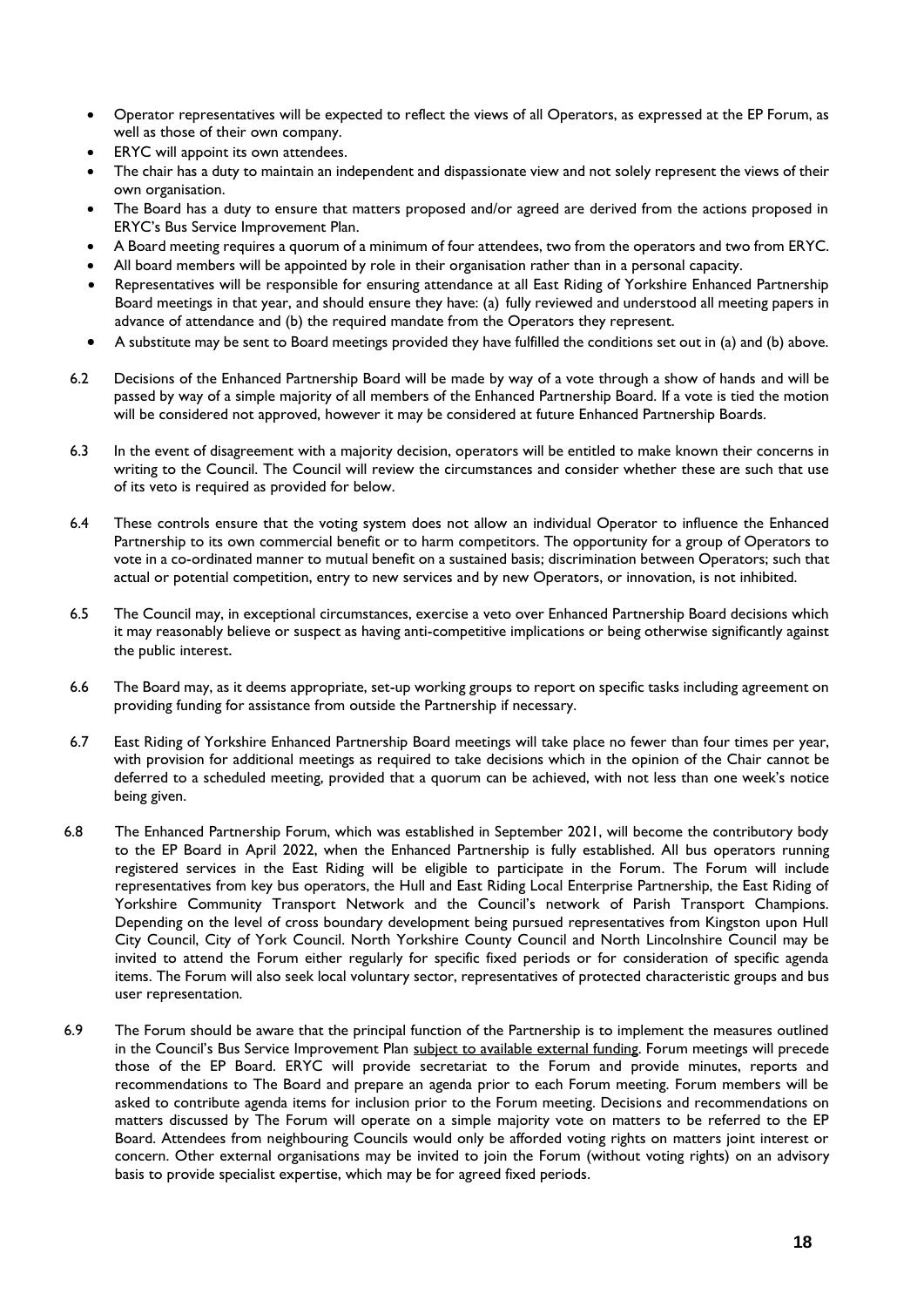# **7 EP Scheme Variation**

- 7.1 Enhanced Partnership Scheme Variations to the Facilities and Measures described in Part 2 Section 3 of this document will be subject to a bespoke voting mechanism as set-out in this section. Changes to or new flexibility provisions added to the EP Scheme under s.138E of the Transport Act 2000 shall only be included in the EP scheme if they satisfy the statutory objection mechanism as set out in The Enhanced Partnership Plans and Schemes (Objections) Regulations 2018. Consideration will be given to potential EP Scheme variations highlighted either by the Local Transport Authority, one of the organisations represented on the EP Board, or by an operator of local bus services. The proposer of a variation should demonstrate how this might contribute to achieving the objectives set out in the BSIP, EP Plan and current local transport policies. Such requests should be in writing and submitted to colin.walker@eastriding.gov.uk. The LTA will forward all requests on to all EP Board members within 5 working days.
- 7.2 On receipt of a request for a variation under this section, East Riding of Yorkshire Council will convene a special meeting of the EP Board, giving at least 14 days' notice for the meeting, to consider the proposed variation. If the proposed variation is agreed by all bus operator representatives present, and if East Riding of Yorkshire Council also agrees, East Riding of Yorkshire Council (the LTA) will make the EP Scheme variation within seven working days and publish the revised EP Scheme on its website. EP Board members who are absent or not expressing a view at the meeting (either in person or in writing) will be deemed to be abstaining from the decision. Any Enhanced Partnership Variation requires both of the following conditions to be met:
	- A simple majority vote of the East Riding of Yorkshire Enhanced Partnership Board in favour of the same; and
	- The East Riding of Yorkshire Council veto on the Enhanced Partnership Board has not been invoked in response to such a vote.

# **Figure l: Process of Enhanced Partnership Scheme Variation for Facilities and Measures**



7.3 The LTA or operator of local bus services may put forward specific proposals for introducing bus priority measures on an individual section of defined highway or bus corridor. Those operating local services on that corridor may also put forward a package of improvements to local bus services that they agree to introduce if the bus priority measures are delivered. If the LTA agrees and the operators of local services on that corridor confirm in writing to the LTA their acceptance of these arrangements, the LTA will vary the scheme using these bespoke arrangements to include those arrangements and the obligations on bus operators will come into force 70 days after the agreed package of bus priority measures has been implemented by the LTA.

### **Enhanced Partnership Scheme revocation or major variations**

- 7.4 The East Riding of Yorkshire Enhanced Partnership Board will review the governance arrangements of the Enhanced Partnership following the first 12 months of operation, and may suggest variations for adoption using the Variation process on the following matters:
	- Processes in sections 7.1 and 7.2 for Enhanced Partnership Variations
	- East Riding of Yorkshire Enhanced Partnership Board structure and Operator representation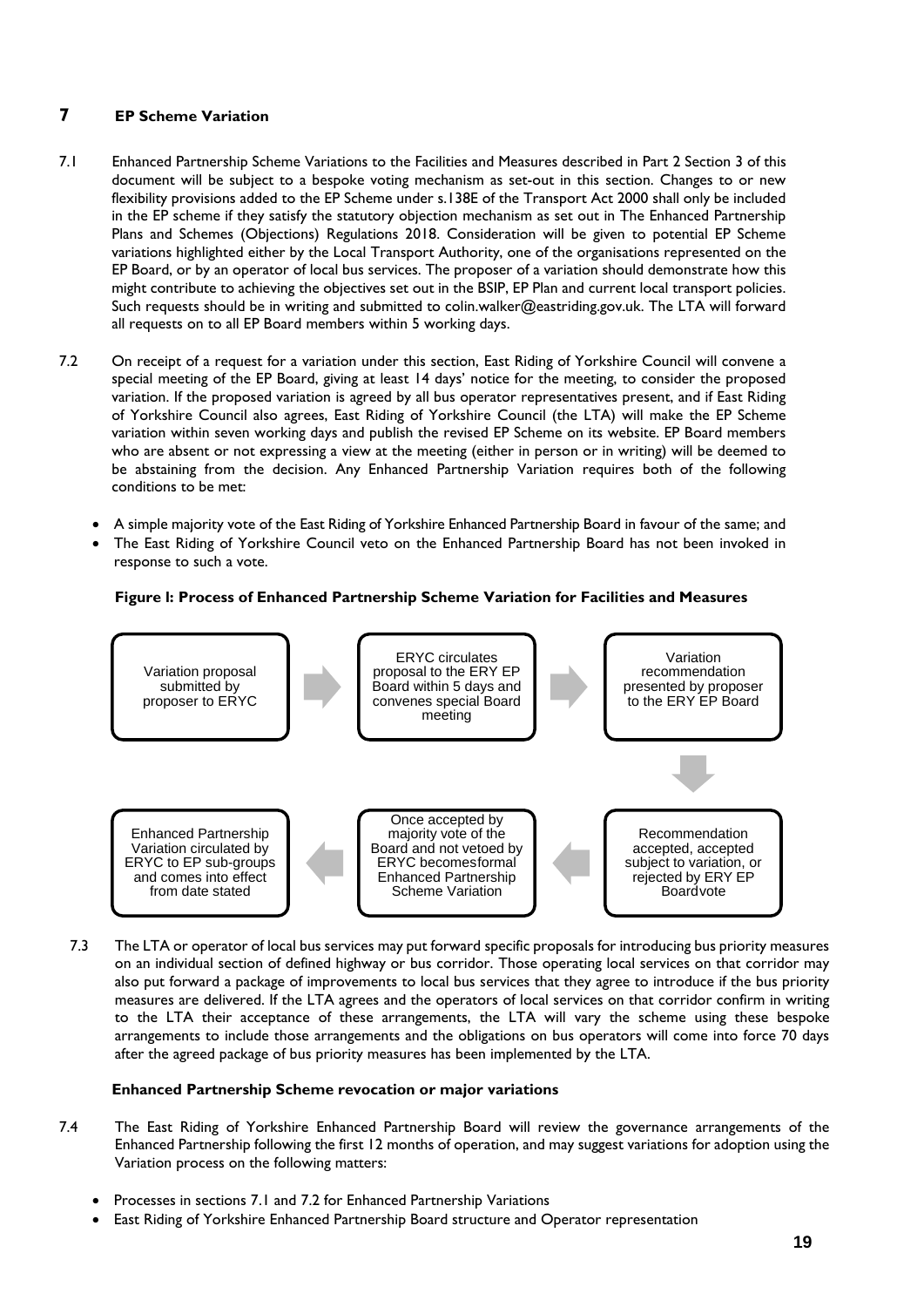- 7.5 In accordance with the Variation process, should a variation be recommended which may invoke conflict with competition legislation, East Riding of Yorkshire Council will invoke its veto in response to such a vote.
- 7.6 In the event that the East Riding of Yorkshire Enhanced Partnership Board recommends through a vote that appropriate action would be to revoke the Enhanced Partnership, the default Operator objection mechanism set out in the Enhanced Partnerships and Schemes (Objections) Regulations 2018 as may be varied from time to time will be used to determine if that course of action should proceed.
- 7.7 For the avoidance of doubt, any other variation proposals not covered in 7.1 7.6 above will follow the default Operator objection mechanism set out in the Enhanced Partnerships and Schemes (Objections) Regulations 2018 as may be varied from time to time, to determine if that course of action should proceed.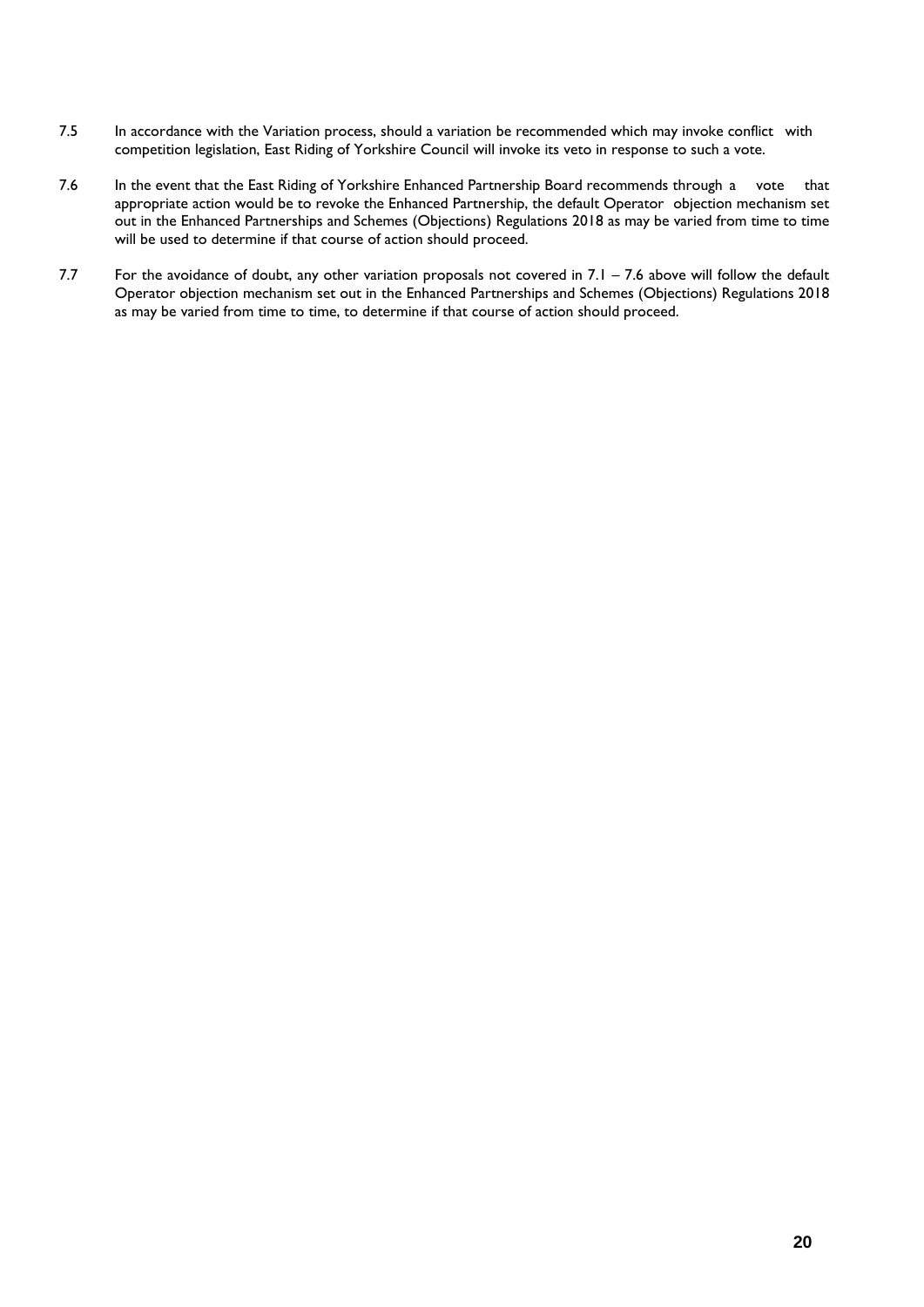# **Annex A - Definitions**

In this Enhanced Partnership Plan and any Schemes made pursuant to it, the following capitalised terms shall have the meanings ascribed to them below:

| 1985 Act                                           | Transport Act 1985                                                                                                                                                                                                                                                                                                                                                                                                                                                                                                       |
|----------------------------------------------------|--------------------------------------------------------------------------------------------------------------------------------------------------------------------------------------------------------------------------------------------------------------------------------------------------------------------------------------------------------------------------------------------------------------------------------------------------------------------------------------------------------------------------|
| 2000 Act                                           | Transport Act 2000                                                                                                                                                                                                                                                                                                                                                                                                                                                                                                       |
| 2017 Act                                           | <b>Bus Services Act 2017</b>                                                                                                                                                                                                                                                                                                                                                                                                                                                                                             |
| <b>Bus Operators (or</b><br>Operators)             | All Bus Operators running Qualifying Bus Services.                                                                                                                                                                                                                                                                                                                                                                                                                                                                       |
| Local Transport<br>Authority                       | East Riding of Yorkshire Council.                                                                                                                                                                                                                                                                                                                                                                                                                                                                                        |
| <b>Bus Service</b><br>Improvement Plan<br>(BSIP)   | The Plan initially submitted to the Department for Transport in October 2021<br>detailing the aspirations of ERYC and the bus operators to use additional<br>funding in order to improve bus services in the East Riding. The Plan will be<br>updated annually.                                                                                                                                                                                                                                                          |
| Enhanced<br>Partnership<br><b>Scheme Variation</b> | This comprises either:<br>(a) A formal variation of the relevant Enhanced Partnership<br>Scheme agreed as a result of the voting mechanism set out<br>in section $5.9 - 5.11$ .<br>or<br>(b) A 'fold in' of new obligations on the LTA or Operators<br>negotiated and agreed between the LTA and local bus<br>operators and set out in an agreement signed by all relevant<br>parties.<br>Each of which will then constitute a formal variation of the relevant<br>scheme for the purposes of s.138E(1) of the 2000 Act. |
| Facilities and<br><b>Measures</b>                  | Those facilities and measures referred to in section 3 of this document shall be<br>deemed such for the purposes of s.138D(1) of the 2000 Act.                                                                                                                                                                                                                                                                                                                                                                           |
| Enhanced Partnership<br>Board                      | The body of selected East Riding of Yorkshire Bus Operator representatives<br>and East Riding of Yorkshire Council representatives responsible for<br>considering recommendations put forward by the EP Forum and making<br>decisions including specific Enhanced Partnership Scheme Variations using the<br>mechanisms set out in section 6 of this document.                                                                                                                                                           |